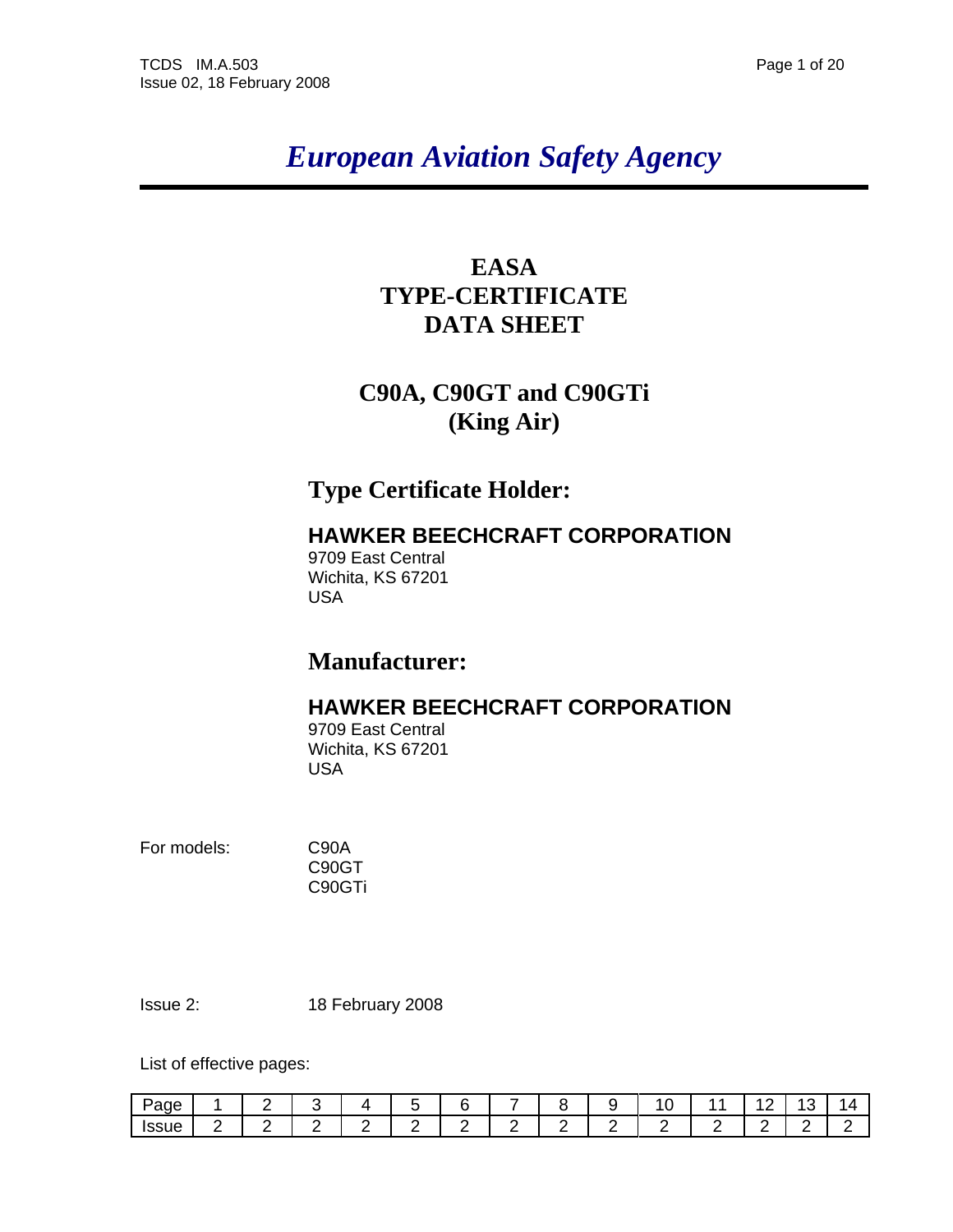### **CONTENT**

### **SECTION 1: GENERAL Model C90A, C90GT and C90GTi (King Air)**

- I. General
- II. Certification Basis<br>III. Technical Characte
- III. Technical Characteristics and Operational Limitations<br>IV. Operating and Service Instructions
- Operating and Service Instructions
- V. Notes

### **CHANGE RECORD**

- Issue 1 Initial issue Model C90A and Model C90GT<br>Issue 2 C90GTi
- C90GTi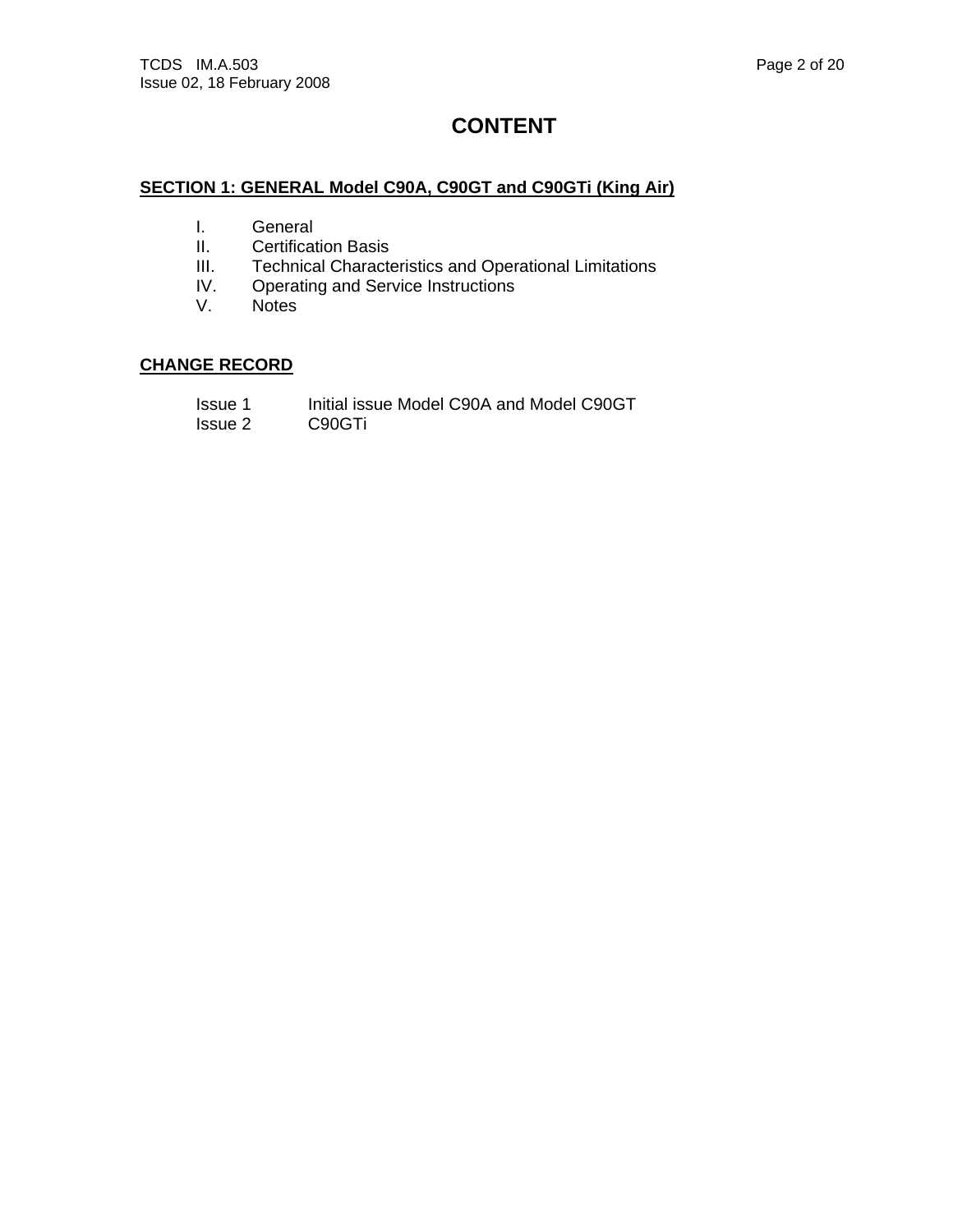### **SECTION 1: GENERAL Model C90A, C90GT, and C90GTi (King Air) Type Design**

|                          | Data Sheet No.: EASA.IM.A.503             | Issue 2                                                                                                                |
|--------------------------|-------------------------------------------|------------------------------------------------------------------------------------------------------------------------|
| a) Model:<br>b) Variant: |                                           | C90A, C90GT, and C90GTi<br>N/A                                                                                         |
| 1.                       | Airworthiness Category:                   | FAR-23 and CAR 3 Normal Category                                                                                       |
| 2.                       | <b>Type Certificate Holder:</b>           | Hawker Beechcraft Corporation<br>9709 E. Central<br>P.O. Box 85<br>Wichita, KS 67201-0085<br><b>USA</b>                |
| 3.                       | Manufacturer                              | <b>Hawker Beechcraft Corporation</b><br>9709 East Central<br>P. O. Box 85<br>Wichita, KS 67201-0085                    |
| 4.                       | <b>EASA Certificate Application Date:</b> | 09 February 2006 (C90GT)<br>28 September 2007 (C90GTi)                                                                 |
| 5.                       | <b>FAA Type Certificate Date:</b>         | 01 December 1983 (C90A)<br>16 December 2005 (C90GT)<br>13 December 2007 (C90GTi)                                       |
| 6.                       | <b>EASA Type Certificate Issue Date:</b>  | 28 September 2003 (C90A)<br>22 December 2006 (C90GT EASA.IM.A.C.01303)<br>15 February 2008 (C90GTi) EASA.IM.A.C.01701) |
|                          | <b>II. Certification Basis</b>            |                                                                                                                        |

|    | Reference Date for determining<br>Applicable requirements | Model C90A Accepted under EU Regulation 1702/2003<br>Model C90GT Application to EASA: 09 February 2006<br>Model C90GTi Application to EASA: 28 September 2007                                                                                                                                                |
|----|-----------------------------------------------------------|--------------------------------------------------------------------------------------------------------------------------------------------------------------------------------------------------------------------------------------------------------------------------------------------------------------|
| 2. | (Reserved)                                                |                                                                                                                                                                                                                                                                                                              |
| 3. | (Reserved)                                                |                                                                                                                                                                                                                                                                                                              |
| 4. | <b>Certification Basis</b>                                | The EASA Aircraft Type Certification standard<br>includes that of FAA TC 3A20, based on individual<br>EU member state acceptance or certification of this<br>standard prior to 28 September 2003. Other<br>standards conforming to TC/TCDS standards<br>certificated by individual EU member States prior to |

28 September 2003 are also acceptable.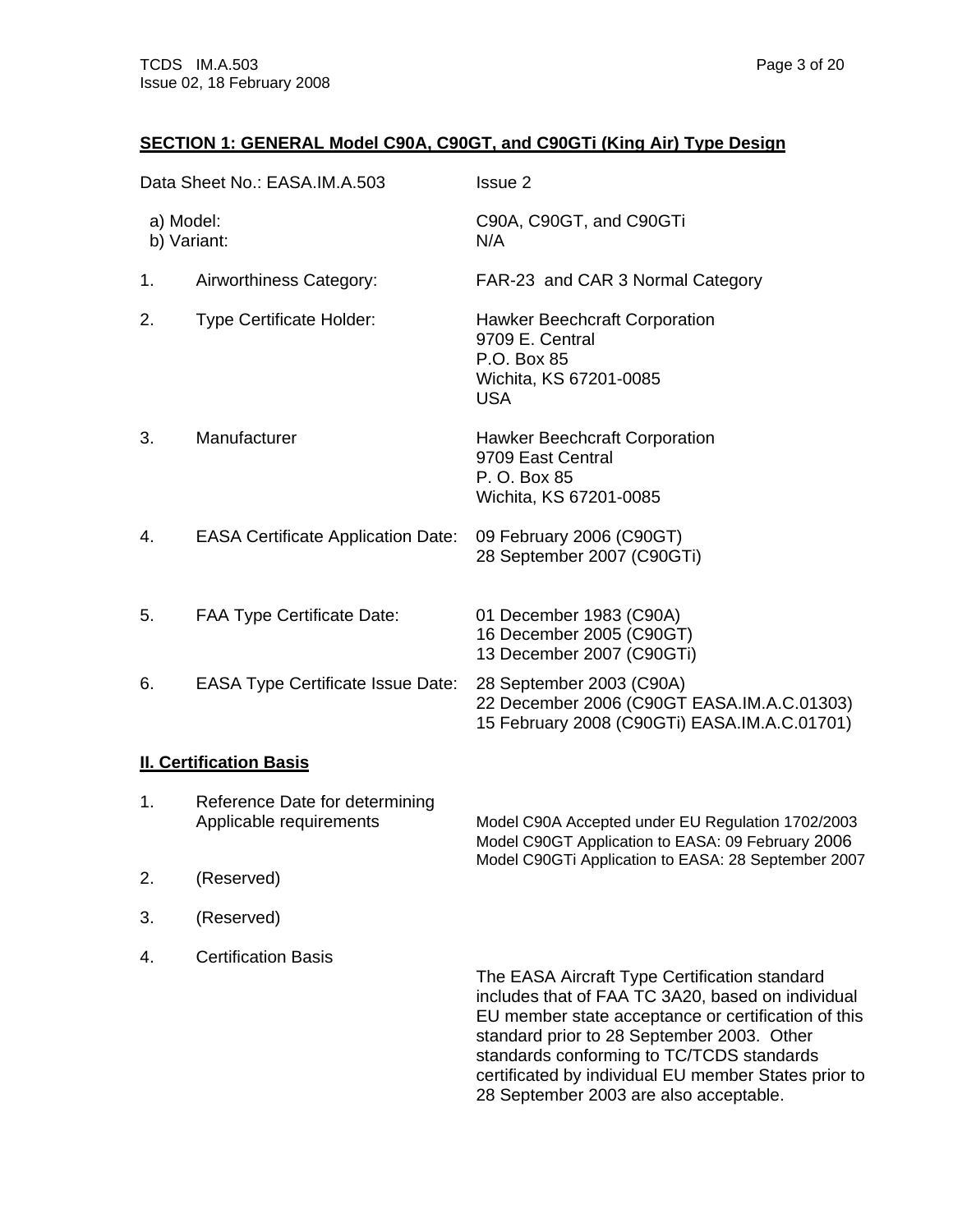Effective May 15, 1956, CAR 3 with (Am. 3-1, 3-2, 3-8); CAR 3 (Amdt. 3-6); CAR 3.705 (Amdt. 3-7); 23.1111 of (Amdt. 23-7), 23.1385(c), 23.1387(a), 23.1387(e) of am. 23-12 to FAR 23, Special Conditions outlined by FAA letters to Beech dated January 21, February 15, and February 27, 1963 and May 5, 1965

 For C90A – Additional applicable paragraphs to certification basis for Model C90A: 23.959 and 23.1583(a) of Am. 23-7 to FAR 23; 23.143(a), 23.145(d), 23.153, 23.173(a), and 23.161(c)(3) of Am.23-14 to FAR 23; 23.175 of Am. 23-17 to FAR 23; 23.967(a)(5) of Am. 23-18 to FAR 23; 23.1545(a) of Am. 23-23 to FAR 23; 23.729 of Am. 23-26 to FAR 23; 25.831(d) of Am. 25-41 to FAR 25; Part 36 dated December 1, 1969, through Am. 36-10; and SFAR 27 dated February 1, 1974, as amended through 27-4. Effective April 17, 1992, Electronic Flight Instrument Systems shall meet the requirements of FAR 23.1301, 23.1309, 23.1311, 23.1321, 23.1322, and 23.1335 as amended through Amendment 23-41. Effective January 20, 1994, FAR 23.1457 as amended by Amendment 23-35.

 For C90GT - 23.201, 23.203, 23.207 of Am. 23-50 to FAR 23; 23.959 and 23.1583(a) of Am. 23-7 to FAR 23; 23.143(a), 23.145(d), 23.153, 23.173(a), and 23.161(c)(3) of Am. 23-14 to FAR 23; 23.175 of Am. 23-17 to FAR 23; 23.967(a)(5) of Am. 23-18 to FAR 23; 23.1545(a) of Am. 23-23 to FAR 23; 23.729 and 23.1529 of Am. 23-26 to FAR 23; 25.831(d) of Am. 25-41 to FAR 25; 34.11(a)(b)(c), 34.21(e), 34.71, 34.89 of Am. 34-3 to FAR 34; Part 36 dated December 1, 1969, through Am. 36- 25; and SFAR 27 dated February 1, 1974, as amended through 27-4. Effective April 17, 1992, Electronic Flight Instrument Systems shall meet the requirements of FAR 23.1301, 23.1309, 23.1311, 23.1321, 23.1322, and 23.1335 as amended through Amendment 23-41. Effective January 20, 1994, FAR 23.1457 as amended by Amendment 23-35.

 For C90GTi - CAR 3, Effective May 15, 1956, (Am. 3-1, 3-2, 3-8); CAR 3 (Amdt. 3-6); CAR 3 §3.705 (Amdt. 3-7); 14 CFR Part 23.601; §23.1385(c) (Amdt. Original). §23.959, 23.1111 and 23.1583(a) (Amdt. 23-7). §23 §23.1387(a)(e) (Amdt. 23-12). Special Conditions outlined by FAA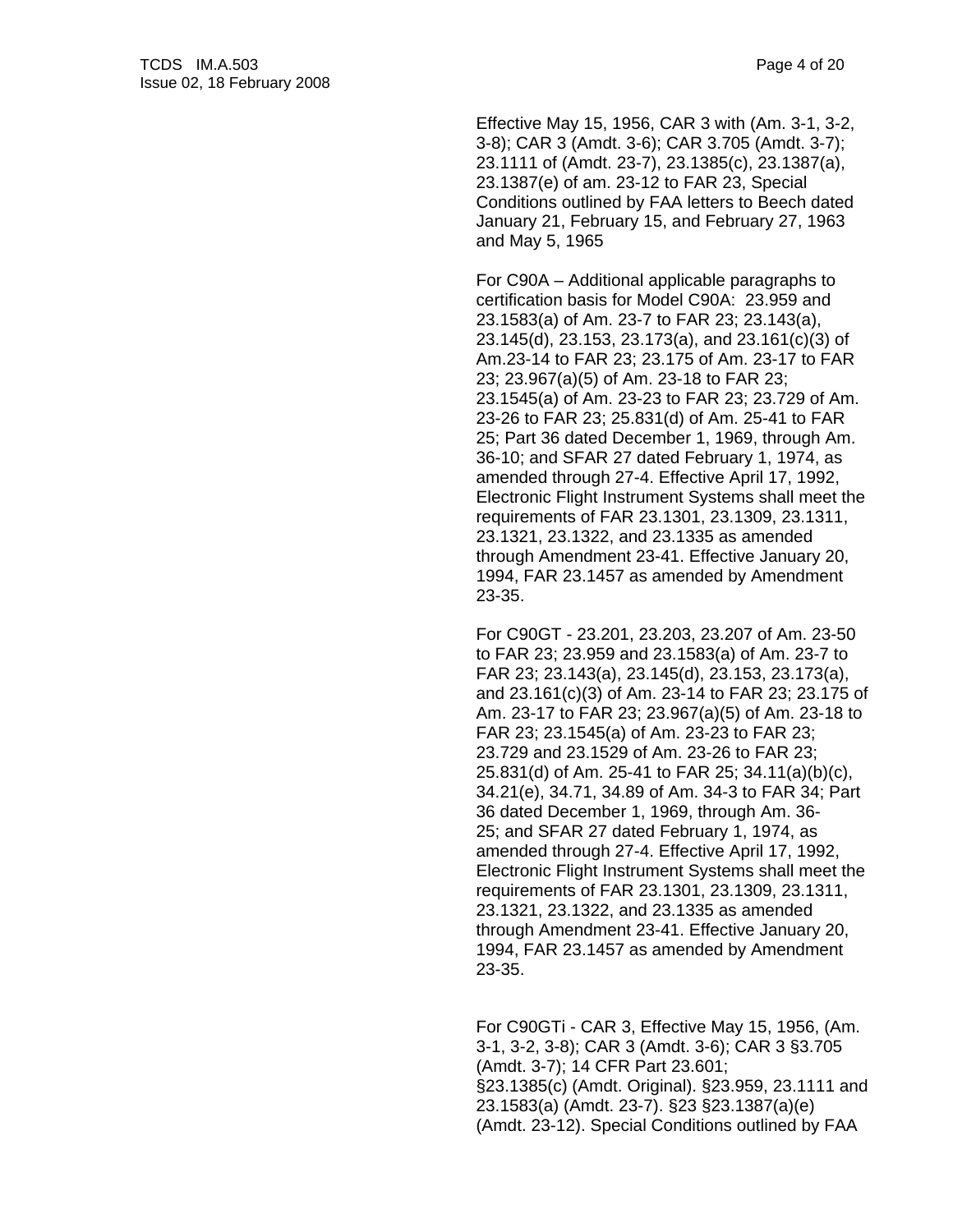|    |                                                     | letters to Beech dated January 21, 1963, February<br>15, 1963 and February 27, 1963. Special<br>Conditions outlined by FAA letters to Beech dated<br>May 5, 1965. 14 CFR Part 23.143(a), 23.145(d),<br>23.153, 23.161(c)(3) and 23.173(a) (Amdt. 23-14).<br>§23.175 (Amdt. 23-17). §23.967(a)(5) (Amdt. 23-<br>18). §23.1545(a) (Amdt. 23-23). §23.729 and<br>23.1529 (Amdt. 23-26). §23.201; 23.203; 23.207;<br>(Amdt. 23-50). 14 CFR Part 25 §25.831(d) (Amdt.<br>25-41). SFAR 27, February 1, 1974 through<br>Amendment 27-4. 14 CFR Part 34, §34.11(a)(b)(c),<br>34.21(e), 34.71, 34.89 (Amdt. 34-3).<br>Additional requirements for Rockwell Collins Pro<br>Line 21 Avionics Installation: $23.1367(a)(b)(c)(d);$<br>23.1381(a)(b)(c) (Amdt. Original).<br>§23.1301(a)(b)(c)(d); 23.1335 (Amdt. 23-20);<br>23.1501(a) (Amdt. 23-21). §23.1457(a)(c) (Amdt.<br>23-35). §23.1322(a)(b)(c)(d); 23.1357; (Amdt. 23-<br>43). §23.1549 (Amdt. 23-45).<br>$\S$ 23.1309(a)(b)(c)(d)(e); 23.1311(a)(b)(c);<br>23.1321(a)(b)(c)(d)(e); 23.1329(a)(b)(d)(e)(f);<br>23.1359(c); 23.1365(a)(b)(c)(d)(e);<br>23.1431(a)(b)(c) (Amdt. 23-49). 23.1521(b)(c);<br>23.1543(c); 23.1545(a)(b)(c); 23.1555(a) (Amdt. 23-<br>50). §23.1305(a)(2)(3),(c)(1)(2)(5), (e)(1) (Amdt. 23-<br>52). §23.901(e)(1) (Amdt. 23-53).<br>14 CFR Part 36, through Amendment 36-28.<br>Special Condition 23-108-SC "Protection of<br>Systems for High Intensity Radiated Fields (HIRF)"<br>Equivalent Level of Safety ACE-07-06 "Installing<br>Electronic Engine Indicating Systems (EIS)" |
|----|-----------------------------------------------------|-------------------------------------------------------------------------------------------------------------------------------------------------------------------------------------------------------------------------------------------------------------------------------------------------------------------------------------------------------------------------------------------------------------------------------------------------------------------------------------------------------------------------------------------------------------------------------------------------------------------------------------------------------------------------------------------------------------------------------------------------------------------------------------------------------------------------------------------------------------------------------------------------------------------------------------------------------------------------------------------------------------------------------------------------------------------------------------------------------------------------------------------------------------------------------------------------------------------------------------------------------------------------------------------------------------------------------------------------------------------------------------------------------------------------------------------------------------------------------------------------------------------------------------------------------------|
| 5. | <b>Special Conditions:</b>                          | As shown above.                                                                                                                                                                                                                                                                                                                                                                                                                                                                                                                                                                                                                                                                                                                                                                                                                                                                                                                                                                                                                                                                                                                                                                                                                                                                                                                                                                                                                                                                                                                                             |
| 6. | Exemptions:                                         | None                                                                                                                                                                                                                                                                                                                                                                                                                                                                                                                                                                                                                                                                                                                                                                                                                                                                                                                                                                                                                                                                                                                                                                                                                                                                                                                                                                                                                                                                                                                                                        |
| 7. | Equivalent Level of Safety Findings: As shown above |                                                                                                                                                                                                                                                                                                                                                                                                                                                                                                                                                                                                                                                                                                                                                                                                                                                                                                                                                                                                                                                                                                                                                                                                                                                                                                                                                                                                                                                                                                                                                             |
|    | 8. EASA Environmental Standards:                    | ICAO Annex 16, Volume 1 see EASA Type<br>Certificate Data Sheet Noise re TCDSN IM.A.503.                                                                                                                                                                                                                                                                                                                                                                                                                                                                                                                                                                                                                                                                                                                                                                                                                                                                                                                                                                                                                                                                                                                                                                                                                                                                                                                                                                                                                                                                    |

### **III. Technical Characteristics and Operational Limitations**

#### **MODEL C90A (See Note 18)**

| 1. | <b>Type Design Definition:</b> | Aircraft General Assembly, Model C90A, King Air,<br>Drawing No. 90-00007, latest FAA revision.                   |
|----|--------------------------------|------------------------------------------------------------------------------------------------------------------|
| 2. | Description:                   | Aircraft with two wing-mounted turboprop engines,<br>retractable tricycle landing gear and conventional<br>tail. |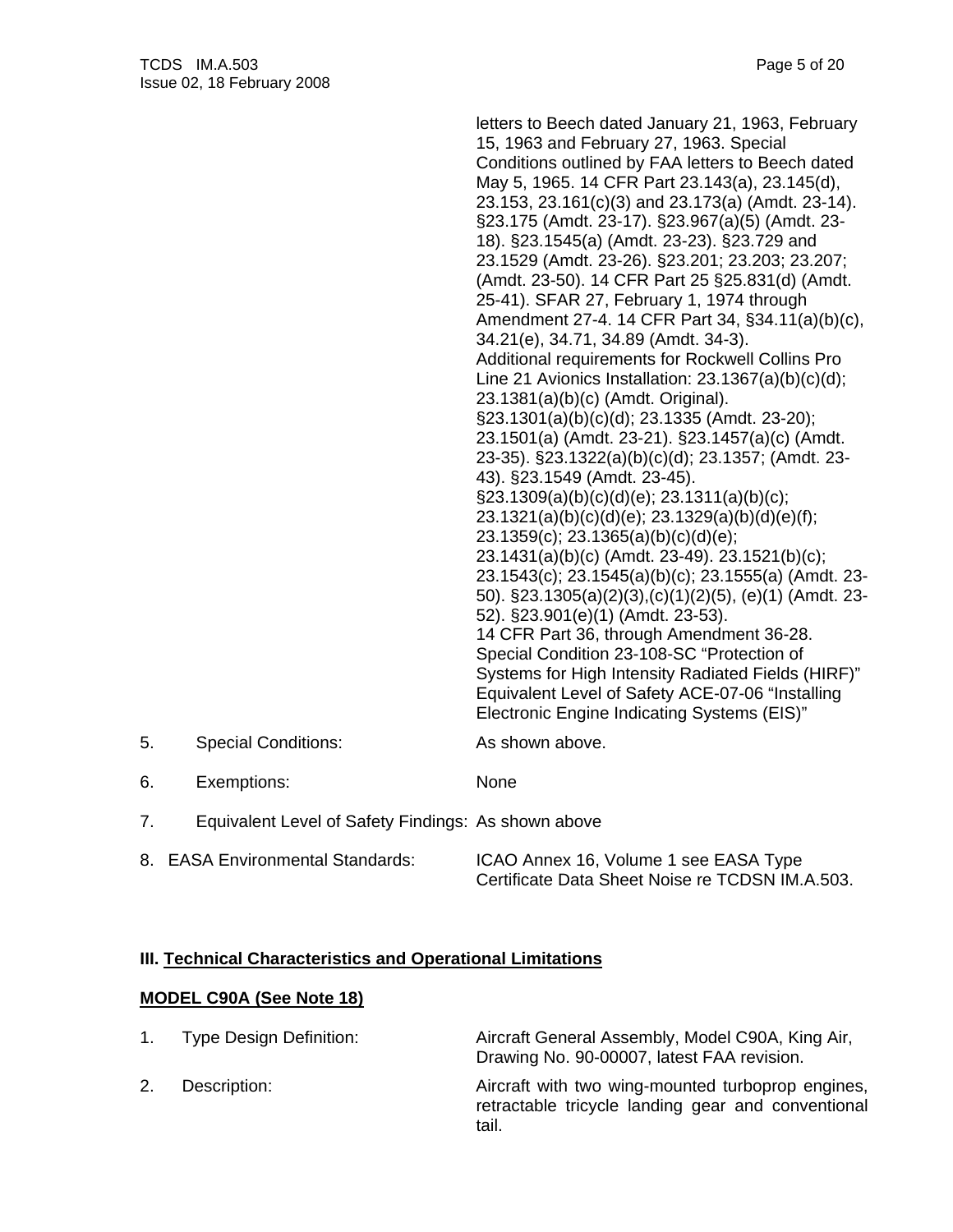- 
- 4. Dimensions:
- 

3. Equipment: Equipment list according AFM (see section IV. Operation and Service Instructions of TCDS IM.A.503 for appropriate AFM/POH part number).

| Span      | 15.32 m (50 ft. 3 in)              |
|-----------|------------------------------------|
| Length    | 10.82 m (35 ft. 6 in)              |
| Height    | 4.34 m $(14 ft. 3 in)$             |
| Wing Area | 27.308 sq. meters (293.94 sq. ft.) |

5. Engines 2 Pratt & Whitney Aircraft of Canada, Ltd. PT6A-21 (Turboprop).

#### Engine Limits:

|                                | Shaft<br>Horsepower<br>S.H.P. | $N_1$ Gas<br>Generator<br>Speed % | Prop<br>Shaft<br>Speed<br>R.P.M | Max. Permissible Turbine<br>Interstage Temp. (Deg. C) |
|--------------------------------|-------------------------------|-----------------------------------|---------------------------------|-------------------------------------------------------|
| Takeoff (5 minutes)            | 550                           | 101.5                             | 2200*                           | 695                                                   |
| Max Continuous                 | 550                           | 101.5                             | 2200*                           | 695                                                   |
| Starting Transient (2 seconds) |                               | 102.6                             |                                 | 1090                                                  |
| Max Reverse (1 minute)         | 300                           | 88.0                              | 2100                            | 695                                                   |

#### **See Note 4.**

At low altitude and low ambient temperature the engines may produce more power at takeoff than that for which the airplane has been certificated. Under these conditions, the placarded torque meter limits shall not be exceeded.

See Pilots Operating Handbook and FAA Approved Airplane Flight Manual for engine operating limits under Section II, Limitations.

#### 6. Propellers: Reversing Propeller **(See Note 30)**

2 Hartzell HC-B3TN-3M or HC-B3TN-3B hubs with T10173K-8 or T10173NK-8 blades.

Diameter: 93-3/8 in. (Nominal) Minimum allowable for repair 90-3/8 in. (no further reduction permitted) Pitch settings at 30 in. Sta.:

| Flight idle stop           | (See Note 10) |
|----------------------------|---------------|
| Secondary flight idle stop | (See Note 10) |
| Reverse                    | $-11°$        |
| Feather                    | 87°           |

#### Non Reversing Propeller

2 Hartzell HC-B3TN-2(B)/T10173B-8 Diameter: 93-3/8 in. (Nominal) Minimum allowable for repair 90-3/8 in. (no further reduction permitted) Pitch settings at 30 in. Sta.: Low 19˚, Feather 87˚

Serial effectivity: LJ-1063 through LJ-1287, LJ-1288 through LJ-1294, and LJ-1296 through LJ-1299.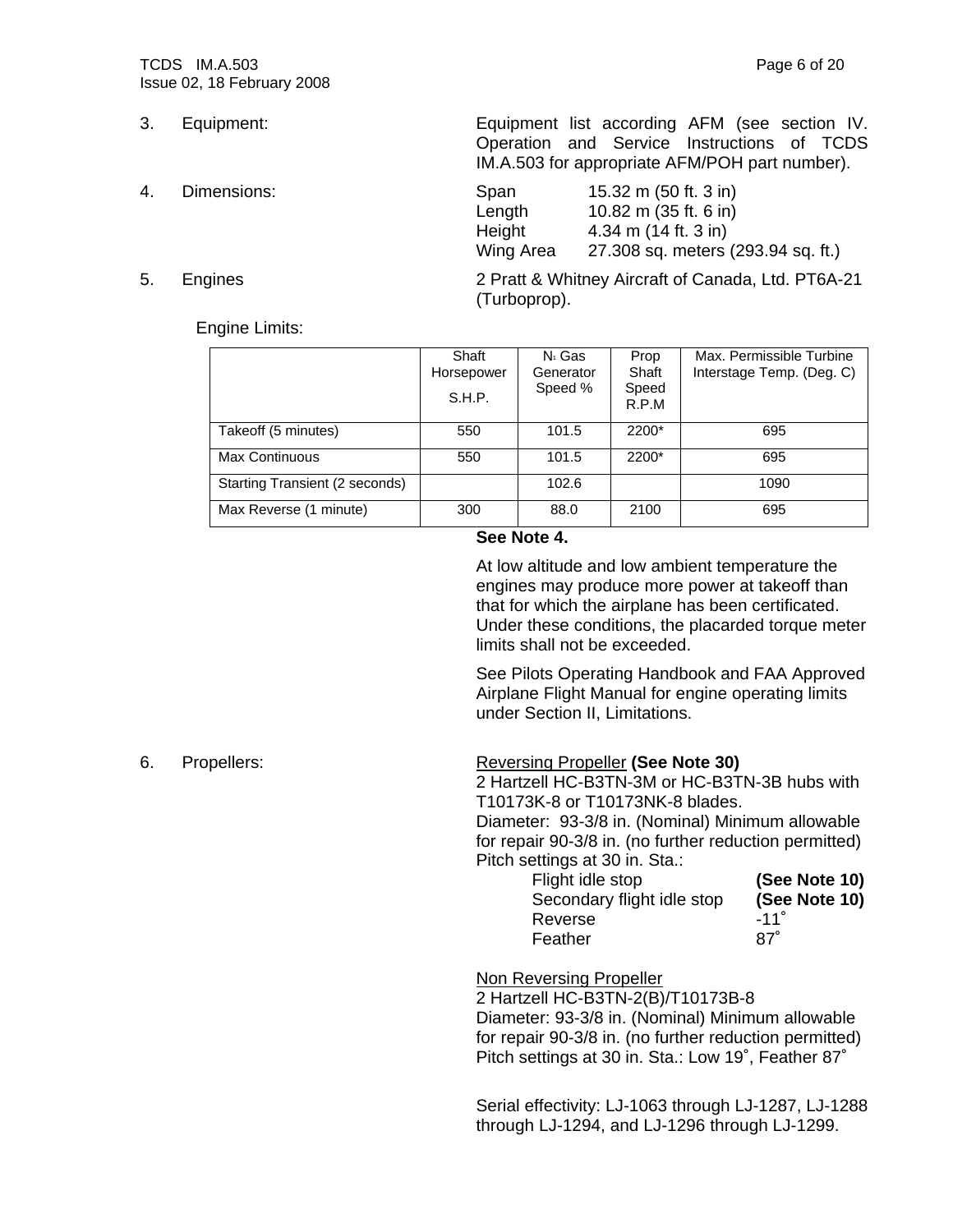|    |                       |            | <b>Reversing Propeller</b><br>2 McCauley 4HFR34C768 hubs with 94LMA-4<br>blades.<br>Diameter: 90 in. (Nominal) Minimum allowable for<br>repair 89 in. (no further reduction permitted)<br>Pitch settings at 30 in. Sta.:<br>Flight idle stop<br>Reverse<br>Feather<br>minimum idle speed                                                                                                                                                                                                      | (See Note 27)<br>$-10^{\circ} \pm .2^{\circ}$<br>$85.8^{\circ}$ ± .2 $^{\circ}$<br>1100 rpm<br>(See Note 33) |
|----|-----------------------|------------|-----------------------------------------------------------------------------------------------------------------------------------------------------------------------------------------------------------------------------------------------------------------------------------------------------------------------------------------------------------------------------------------------------------------------------------------------------------------------------------------------|--------------------------------------------------------------------------------------------------------------|
|    |                       |            | Serial effectivity: LJ-1288, LJ-1295, LJ-1302, LJ-<br>1303, LJ-1305 thru LJ-1308, LJ-1311, LJ-1312, LJ-<br>1314 thru LJ-1316, LJ-1318, LJ-1320 thru LJ-1366,<br>LJ-1368 thru LJ-1372, LJ-1374 thru LJ-1376, LJ-<br>1378 thru LJ-1383, LJ-1385, LJ-1387, LJ-1388, LJ-<br>1390 thru LJ-1393, LJ-1395, LJ-1396, LJ-1398 thru<br>LJ-1402, LJ-1404 thru LJ-1410, LJ-1412 thru LJ-<br>1424, LJ-1426 thru LJ-1430, LJ-1432 thru LJ-1434,<br>LJ-1436 thru LJ-1726, LJ-1728 thru LJ-1753, LJ-<br>1755. |                                                                                                              |
| 7. |                       | (Reserved) |                                                                                                                                                                                                                                                                                                                                                                                                                                                                                               |                                                                                                              |
| 8. | <b>Fluids</b><br>8.1. | Fuel:      | JP-4, JP-5 (MIL-T-5624); JP-8 (MIL-T-83133); Jet<br>A, Jet A-1, and Jet B conforming to P & WC S.B.<br>1244 or ASTM Spec D1655.<br>See Note 5 for emergency fuels.                                                                                                                                                                                                                                                                                                                            |                                                                                                              |
|    | 8.2.                  | Oil:       | P&WC Engine Service Bulletin No. 1001 lists<br>approved brand oils.                                                                                                                                                                                                                                                                                                                                                                                                                           |                                                                                                              |
|    |                       |            | <b>Approved Engine Oils:</b><br>7.5 Centistoke Turbine Engine Oils<br>5 Centistoke Turbine Engine Oils                                                                                                                                                                                                                                                                                                                                                                                        |                                                                                                              |
|    | 8.3.                  | Coolant:   | N/A                                                                                                                                                                                                                                                                                                                                                                                                                                                                                           |                                                                                                              |

### 9. Fuel Capacities:

9.1. Fuel

|               | U.S CAP. GAL.  | U.S. USABLE GAL. | <b>ARM</b> |
|---------------|----------------|------------------|------------|
| L & R Nacelle | 61 each        | 61 each          | $+131$     |
|               | (230.9 litres) | (230.9 litres)   |            |
| $L & R$ Wing  | 131 each       | 131 each         | $+167$     |
|               | (495.9 litres) | (495.9 litres)   |            |

 **See Note 1** for data on unusable fuel.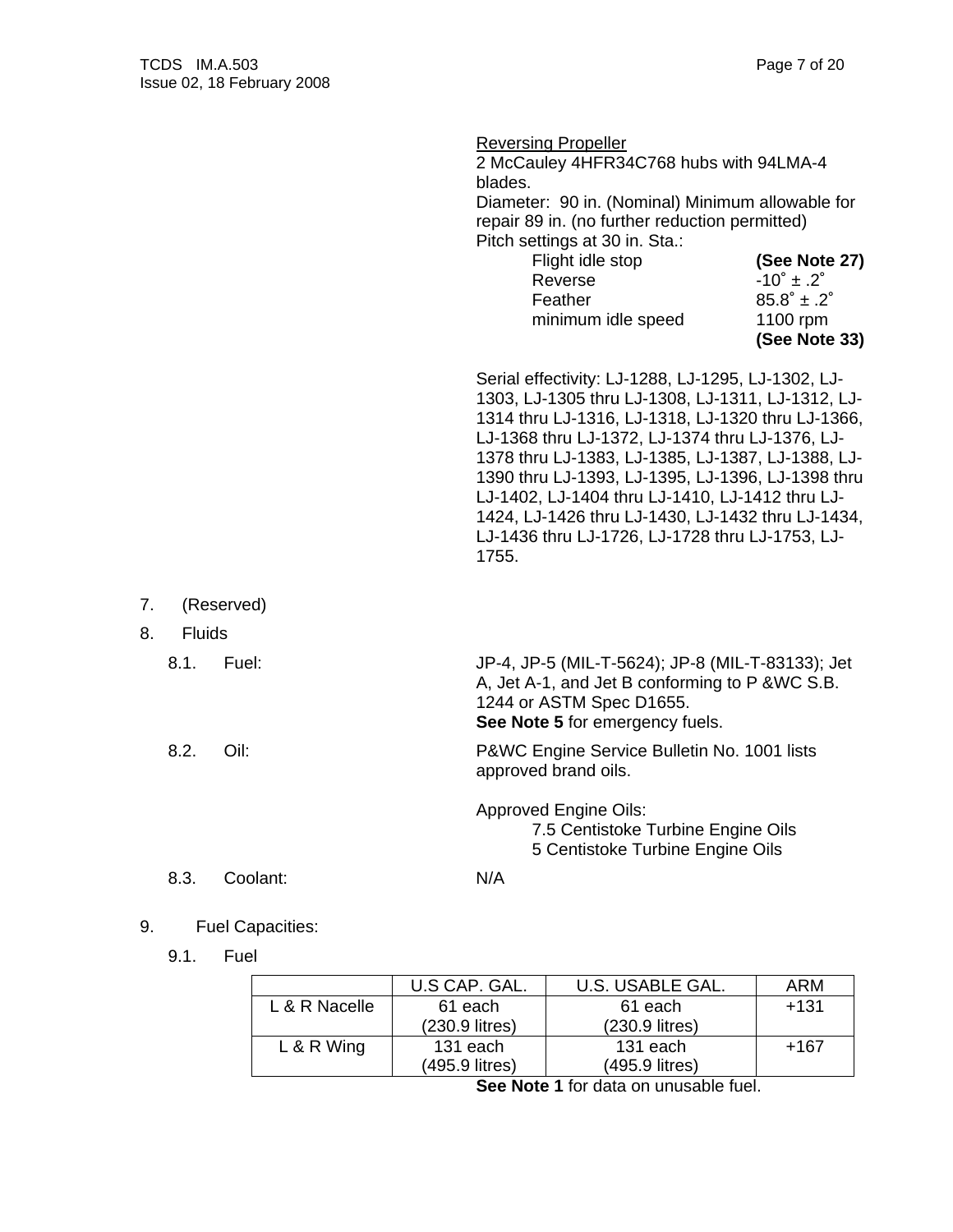9.2. Oil: 26.5 litres (28 qt.) total (fuselage station 101) (includes 11.36 litres (12 qt.) usable in two integral engine tanks.) **See Note 1** for data on unusable oil.

10. Airplane Limit Speeds (KCAS)

| S/N LJ-1063<br>thru LJ-1137<br>and LJ-1146                     | Maximum operating speed                                         | 226 knots              |
|----------------------------------------------------------------|-----------------------------------------------------------------|------------------------|
|                                                                | Maneuvering                                                     | 153 knots              |
|                                                                | Flaps extended speed                                            | 140 knots              |
|                                                                | Maximum landing gear operating speed<br>Extension<br>Retraction | 182 knots<br>164 knots |
|                                                                | Maximum landing gear extended speed                             | 182 knots              |
| S/N LJ-1138<br>thru LJ-1145                                    | Maximum operating speed                                         | 226 knots              |
|                                                                | Maneuvering                                                     | 169 knots              |
| LJ-1147 thru<br>LJ-1726, LJ-<br>1728 thru LJ-<br>1753, LJ-1755 | Flaps extended speed                                            | 140 knots              |
|                                                                | Maximum landing gear operating speed                            |                        |
|                                                                | Extension<br>Retraction                                         | 182 knots<br>164 knots |
|                                                                | Maximum landing gear extended speed                             | 182 knots              |

 See Pilots Operating Handbook and FAA Approved Airplane Flight Manual for airplane limit speeds under Section II, Limitations.

11. Maximum Operating Altitude: 9144 m (30,000 ft.) pressure altitude

12. Operational Capacity: VFR Day and Night

 IFR Day and Night Icing Conditions, **See Note 26.**

13. Maximum Certified Weights

|                                                                                      | Ramp                  | Takeoff               | Landing              |
|--------------------------------------------------------------------------------------|-----------------------|-----------------------|----------------------|
| S/N LJ-1063 thru LJ-1137 and<br>LJ-1146                                              | 4,404 kg<br>9,710 lb  | 4,377 kg<br>9,650 lb  | 4,159 kg<br>9,168 lb |
| S/N LJ-1138 thru LJ-1145, LJ-<br>1147 thru LJ-1726, LJ-1728<br>thru LJ-1753, LJ-1755 | 4,609 kg<br>10,160 lb | 4,581 kg<br>10,100 lb | 4,355 kg<br>9,600 lb |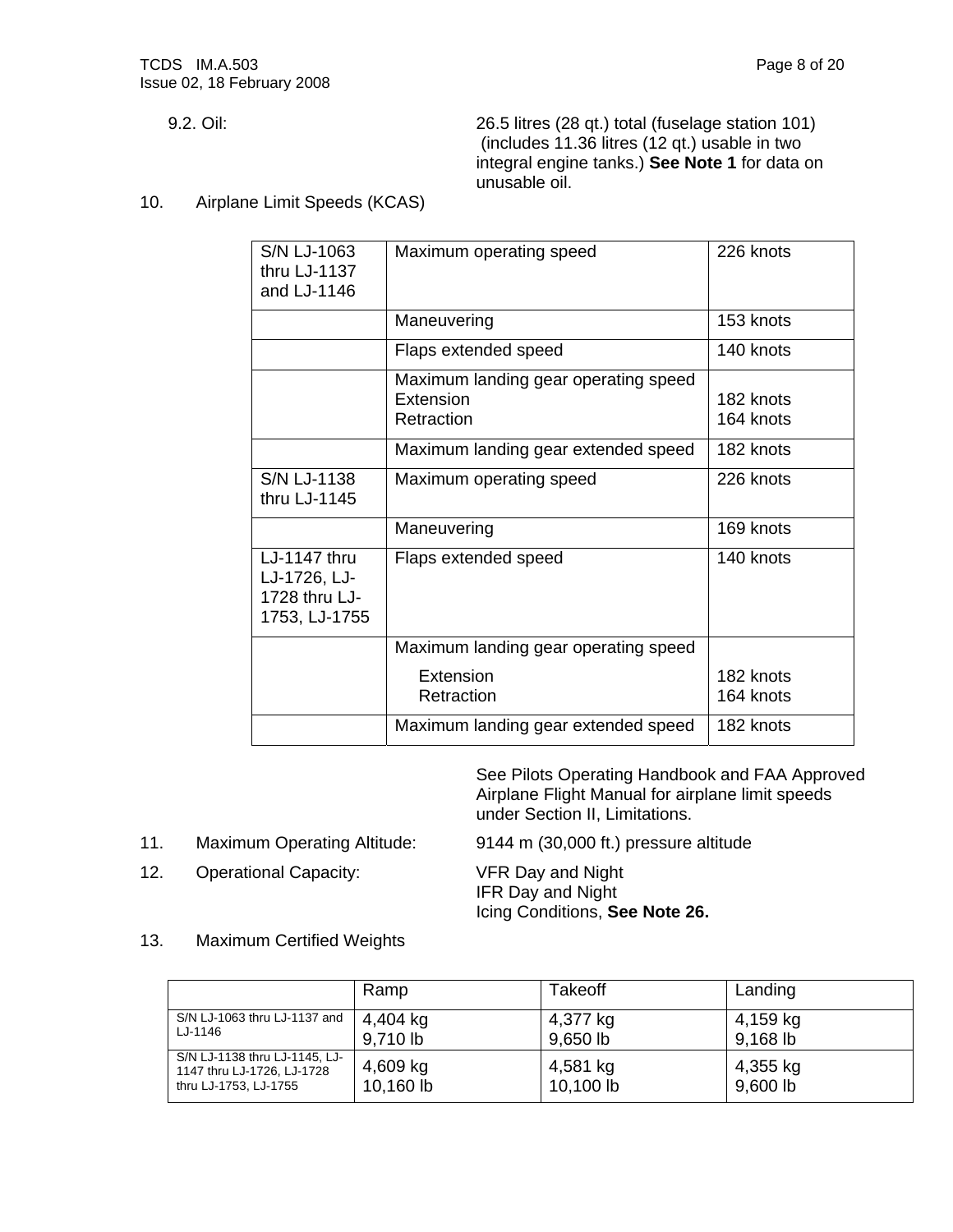|     |                                                  | See Pilots Operating Handbook, and FAA<br>Approved Airplane Flight Manual for weight limits<br>under Section II, Limitations.             |
|-----|--------------------------------------------------|-------------------------------------------------------------------------------------------------------------------------------------------|
| 14. | Centre of Gravity Range                          | See Pilots Operating Handbook and FAA Approved<br>Airplane Flight Manual for airplane centre of gravity<br>under Section II, Limitations. |
| 15. | Datum:                                           | The reference datum is located 212 centimetres<br>(83.5 inches) forward of the center of the nose jack<br>point.                          |
| 16. | (Reserved)                                       |                                                                                                                                           |
| 17. | Leveling means:                                  | 2 external screws on left side of fuselage forward<br>of entrance door.                                                                   |
| 18. | Minimum Flight Crew:                             | 1 Pilot                                                                                                                                   |
| 19. | Max. Passenger Seating Capacity:                 | 13 (including pilot and co-pilot).                                                                                                        |
| 20. | Baggage/Cargo Compartment<br>(Structural Limit): | 159 kg (350 lb.) (fuselage station 275)<br>159 kg (350 lb.) (fuselage station 70) Baggage<br>and Avionics                                 |
| 21. | Wheels and Tyres:                                | Main Landing Gear (MLG) 8.50 x 10, 8 ply rated<br>Nose Landing Gear (NLG) 6.50 x 10, 6 ply rated                                          |
| 22. | Serial Numbers eligible:                         | LJ-1063 thru LJ-1726, LJ-1728 thru LJ-1753 and<br>LJ-1755. See Note 29.                                                                   |
|     |                                                  |                                                                                                                                           |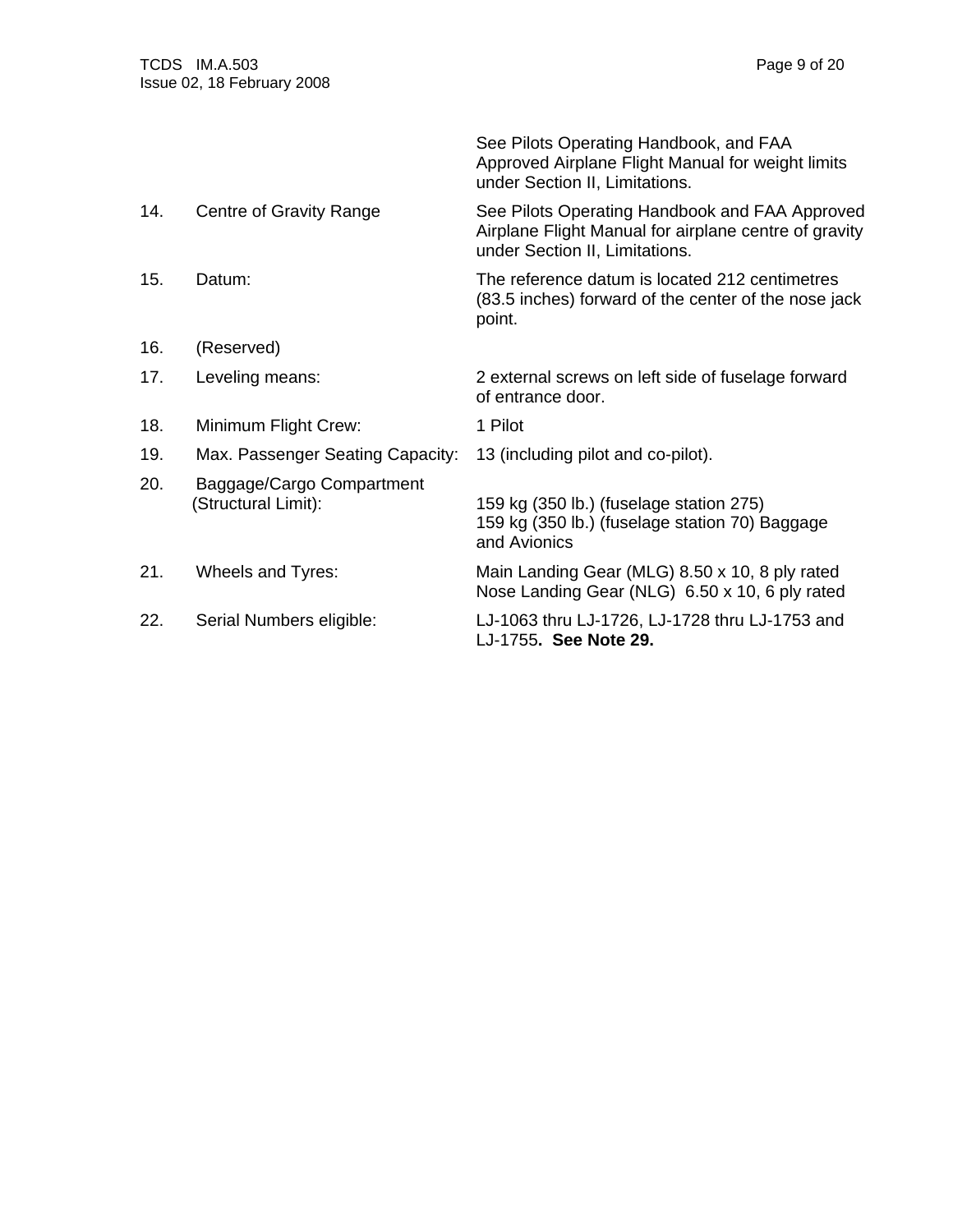#### **MODEL C90GT**

| 1. Type Design Definition: | Aircraft General Assembly, Model C90GT, King Air,<br>Drawing No. 90-00008, latest FAA revision.                                                            |  |  |
|----------------------------|------------------------------------------------------------------------------------------------------------------------------------------------------------|--|--|
| 2. Description:            | Aircraft with two wing-mounted turboprop engines,<br>retractable tricycle landing gear and conventional<br>tail.                                           |  |  |
| 3. Equipment:              | Equipment list according AFM, P/N 90-590024-111,<br>or later approved revision.                                                                            |  |  |
| 4. Dimensions:             | 15.32 m (50 ft. 3 in.)<br>Span<br>10.82 m (35 ft. 6 in.)<br>Length<br>Height<br>4.34 m $(14 ft. 3 in.)$<br>Wing Area<br>27.308 sq. meters (293.94 sq. ft.) |  |  |

5. Engines 2 Pratt & Whitney Aircraft of Canada, Ltd. PT6A- 135A (Turboprop) Per Hawker Beechcraft Corporation Specification BS184061.

#### Engine Limits:

|                                | Shaft<br>Horsepower<br>S.H.P | N <sub>1</sub> Gas<br>Generator<br>Speed % | Prop<br>Shaft<br>Speed<br>R.P.M. | Max. Permissible Turbine<br>Interstage Temp. (Deg. C) |
|--------------------------------|------------------------------|--------------------------------------------|----------------------------------|-------------------------------------------------------|
| Takeoff (5 minutes)            | 550                          | 101.5                                      | 1900*                            | 805                                                   |
| Max Continuous                 | 550                          | 101.5                                      | 1900*                            | 805                                                   |
| Starting Transient (2 seconds) |                              | 102.6                                      |                                  | 1090                                                  |
| Max Reverse (1 minute)         | 300                          | 88.0                                       | 1825                             | 805                                                   |

\***See Note 31**.

At low altitude and low ambient temperature the engines may produce more power at takeoff than that for which the airplane has been certificated. Under these conditions, the placarded torque meter limits shall not be exceeded.

See Pilots Operating Handbook and FAA Approved Airplane Flight Manual, P/N 90-590024-111 for engine operating limits under Section II, Limitations.

#### 6. Propellers Reversing Four Bladed Propeller **(See Note 30)** 2 Hartzell HC-E4N-3N hubs with D8990SK blades

per Hawker Beechcraft Specification BS186497. Diameter: 90.00 in. (Nominal) Minimum allowable for repair 89.00 in. (no further reduction permitted) Pitch settings at 30 in. Sta.:

| Flight idle stop   | (See Note 32)                 |
|--------------------|-------------------------------|
| Reverse            | $-10^{\circ}$ ± .5 $^{\circ}$ |
| Feather            | $85.8^{\circ} \pm .5^{\circ}$ |
| minimum idle speed | 1100 rpm                      |
|                    | (See Note 33)                 |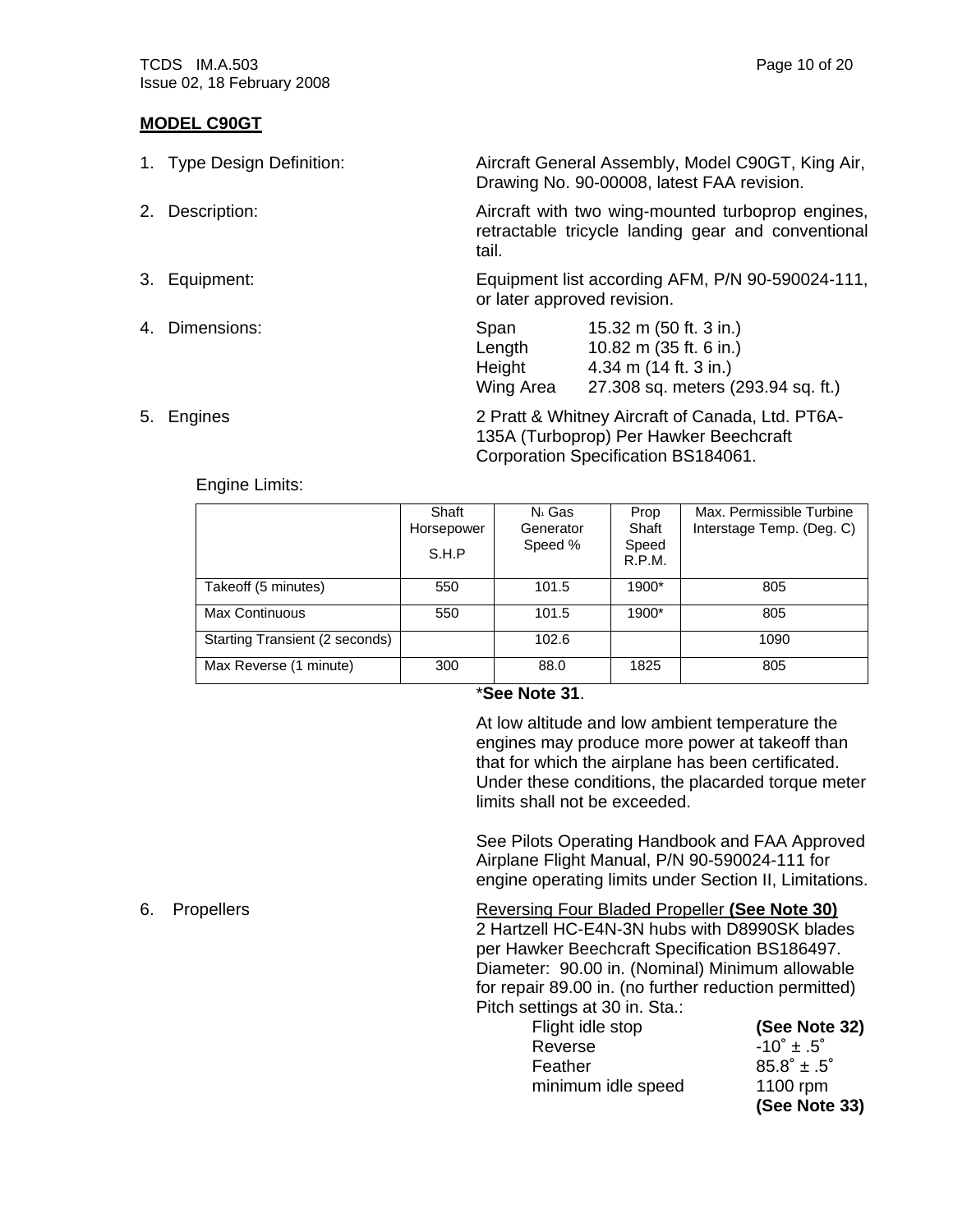|    | <b>TCDS IM.A.503</b><br>Issue 02, 18 February 2008 | Page 11 of 20                                                                                                                                                      |
|----|----------------------------------------------------|--------------------------------------------------------------------------------------------------------------------------------------------------------------------|
|    | 7. (Reserved)                                      |                                                                                                                                                                    |
| 8. | Fluids                                             |                                                                                                                                                                    |
|    | 8.1. Fuel:                                         | JP-4, JP-5 (MIL-T-5624); JP-8 (MIL-T-83133); Jet<br>A, Jet A-1, and Jet B conforming to P & WC S.B.<br>1244 or ASTM Spec D1655.<br>See Note 5 for emergency fuels. |
|    | 8.2. Oil:                                          | P&WC PT6 Engine Service Bulletin No. 1001 lists<br>approved brand oils.                                                                                            |
|    |                                                    | <b>Approved Engine Oils:</b><br>7.5 Centistoke Turbine Engine Oils<br>5 Centistoke Turbine Engine Oils                                                             |
|    | 8.3. Coolant:                                      | N/A                                                                                                                                                                |
| റ  | <b>Eugl Conneities:</b>                            |                                                                                                                                                                    |

- 9. Fuel Capacities:
	- 9.1. Fuel

| U.S CAP. GAL.  | U.S. USABLE GAL. | ARM    |
|----------------|------------------|--------|
| 61 each        | 61 each          | $+131$ |
| (230.9 litres) | $(230.9$ litres) |        |
| 131 each       | 131 each         | +167   |
| (495.9 litres) | (495.9 litres)   |        |
|                |                  |        |

**See Note 1** for data on unusable fuel.

9.2. Oil: 26.5 litres (28 qt.) total (fuselage station 101) (includes 11.4 litres (12 qt.) usable in two integral engine tanks.) **See Note 1** for data on unusable oil.

### 10. Airplane Limit Speeds (KCAS)

| Maximum operating speed              | 226 knots |
|--------------------------------------|-----------|
| Maneuvering                          | 169 knots |
| Flaps extended speed (full down)     | 140 knots |
| Maximum landing gear operating speed |           |
| Extension                            | 182 knots |
| Retraction                           | 164 knots |
| Maximum landing gear extended speed  | 182 knots |

 See Pilots Operating Handbook and FAA Approved Airplane Flight Manual, P/N 90-590024-111 for airplane limit speeds under Section II, Limitations.

12. Operational Capacity: VFR Day and Night

11. Maximum Operating Altitude: 9144 m (30,000 ft.) pressure altitude

 IFR Day and Night Icing Conditions, **See Note 26.**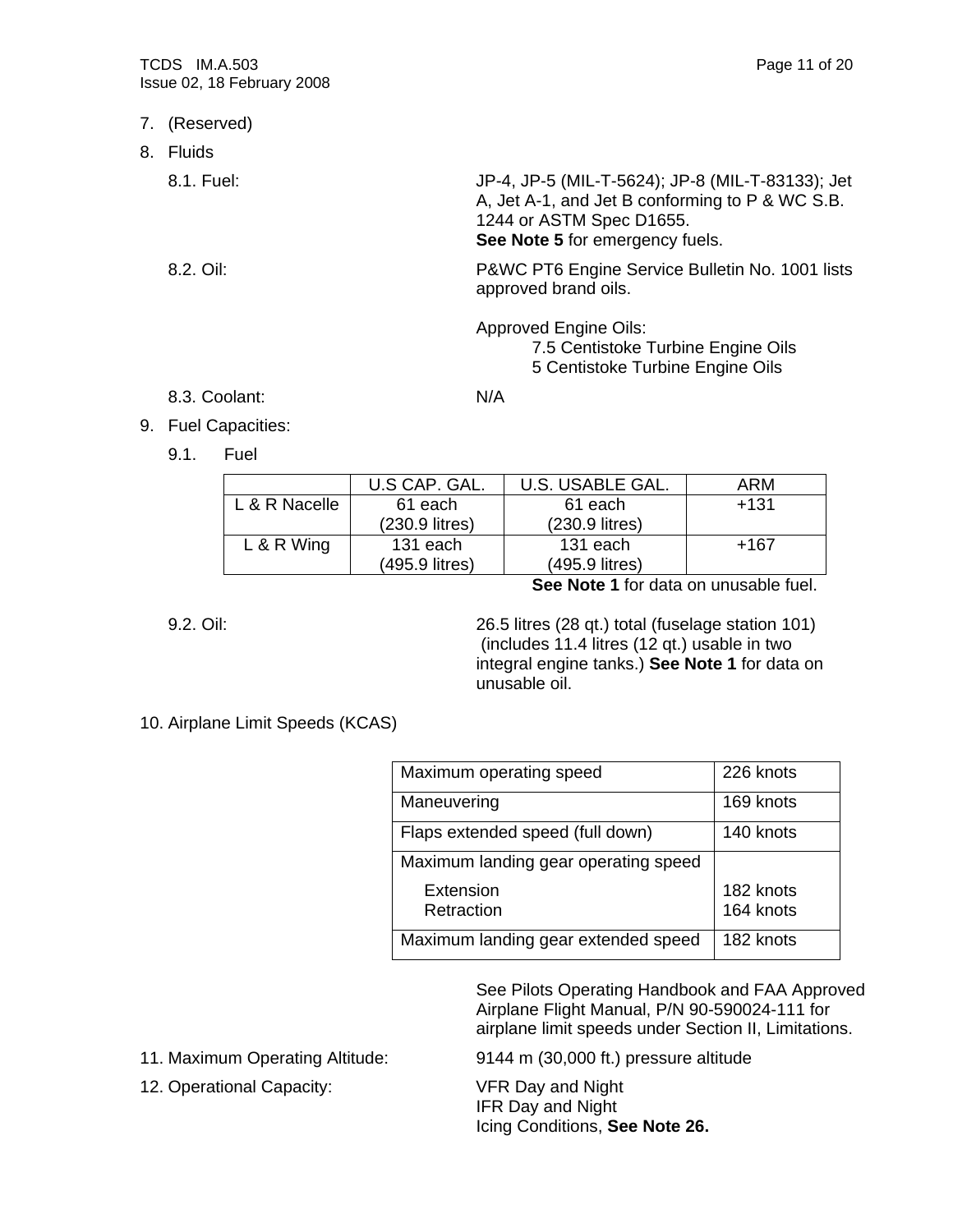Ramp Takeoff Landing

|                                               | 4,609 kg<br>10,160 lb                                                                                                                                                                                                                                                                                     | 4,581 kg<br>10,100 lb                                                                                           | 4,355 kg<br>9,600 lb |  |  |
|-----------------------------------------------|-----------------------------------------------------------------------------------------------------------------------------------------------------------------------------------------------------------------------------------------------------------------------------------------------------------|-----------------------------------------------------------------------------------------------------------------|----------------------|--|--|
|                                               | See<br>Approved Airplane Flight Manual, P/N 90-590024-<br>111 for weight limits under Section II, Limitations.<br>Centre of Gravity Range See Pilots Operating<br>Handbook and FAA Approved Airplane Flight<br>Manual, P/N 90-590024-111 for airplane centre of<br>gravity under Section II, Limitations. | Pilots Operating Handbook, and                                                                                  | FAA                  |  |  |
| Datum:                                        | The reference datum is located 212 centimetres<br>(83.5 inches) forward of the center of the nose jack<br>point.                                                                                                                                                                                          |                                                                                                                 |                      |  |  |
| (Reserved)                                    |                                                                                                                                                                                                                                                                                                           |                                                                                                                 |                      |  |  |
| Leveling means:                               | 2 external screws on left side of fuselage forward<br>of entrance door.                                                                                                                                                                                                                                   |                                                                                                                 |                      |  |  |
| Minimum Flight Crew:                          | 1 Pilot                                                                                                                                                                                                                                                                                                   |                                                                                                                 |                      |  |  |
| Max. Passenger Seating Capacity:              |                                                                                                                                                                                                                                                                                                           | 13 (including pilot and co-pilot).                                                                              |                      |  |  |
| Baggage/Cargo Compartment (Structural Limit): | 159 kg (350 lb.) (fuselage station 275)<br>159 kg (350 lb.) (fuselage station 70) Baggage<br>and Avionics                                                                                                                                                                                                 |                                                                                                                 |                      |  |  |
| Wheels and Tyres:                             | Main Landing Gear (MLG) 8.50 x 10, 8 ply rated<br>Nose Landing Gear (NLG) 6.50 x 10, 6 ply rated                                                                                                                                                                                                          |                                                                                                                 |                      |  |  |
| SERIAL NOS. ELIGIBLE:                         | LJ-1727, LJ-1754 and LJ-1756 and after.<br>See Note 29.                                                                                                                                                                                                                                                   |                                                                                                                 |                      |  |  |
| <b>MODEL C90GTi</b>                           |                                                                                                                                                                                                                                                                                                           |                                                                                                                 |                      |  |  |
| 1. Type Design Definition:                    | Aircraft General Assembly, Model C90GTi King Air,<br>Drawing No. 90-00009, latest FAA revision.                                                                                                                                                                                                           |                                                                                                                 |                      |  |  |
| 2. Description:                               | Aircraft with two wing-mounted turboprop engines,<br>retractable tricycle landing gear and conventional<br>tail.                                                                                                                                                                                          |                                                                                                                 |                      |  |  |
| 3.<br>Equipment:                              | Equipment list according AFM, P/N 90-590024-163,<br>or later approved revision.                                                                                                                                                                                                                           |                                                                                                                 |                      |  |  |
| 4. Dimensions:                                | Span<br>Length<br>Height<br>Wing Area                                                                                                                                                                                                                                                                     | 15.32 m (50 ft. 3 in.)<br>10.82 m (35 ft. 6 in.)<br>4.34 m (14 ft. 3 in.)<br>27.308 sq. meters (293.94 sq. ft.) |                      |  |  |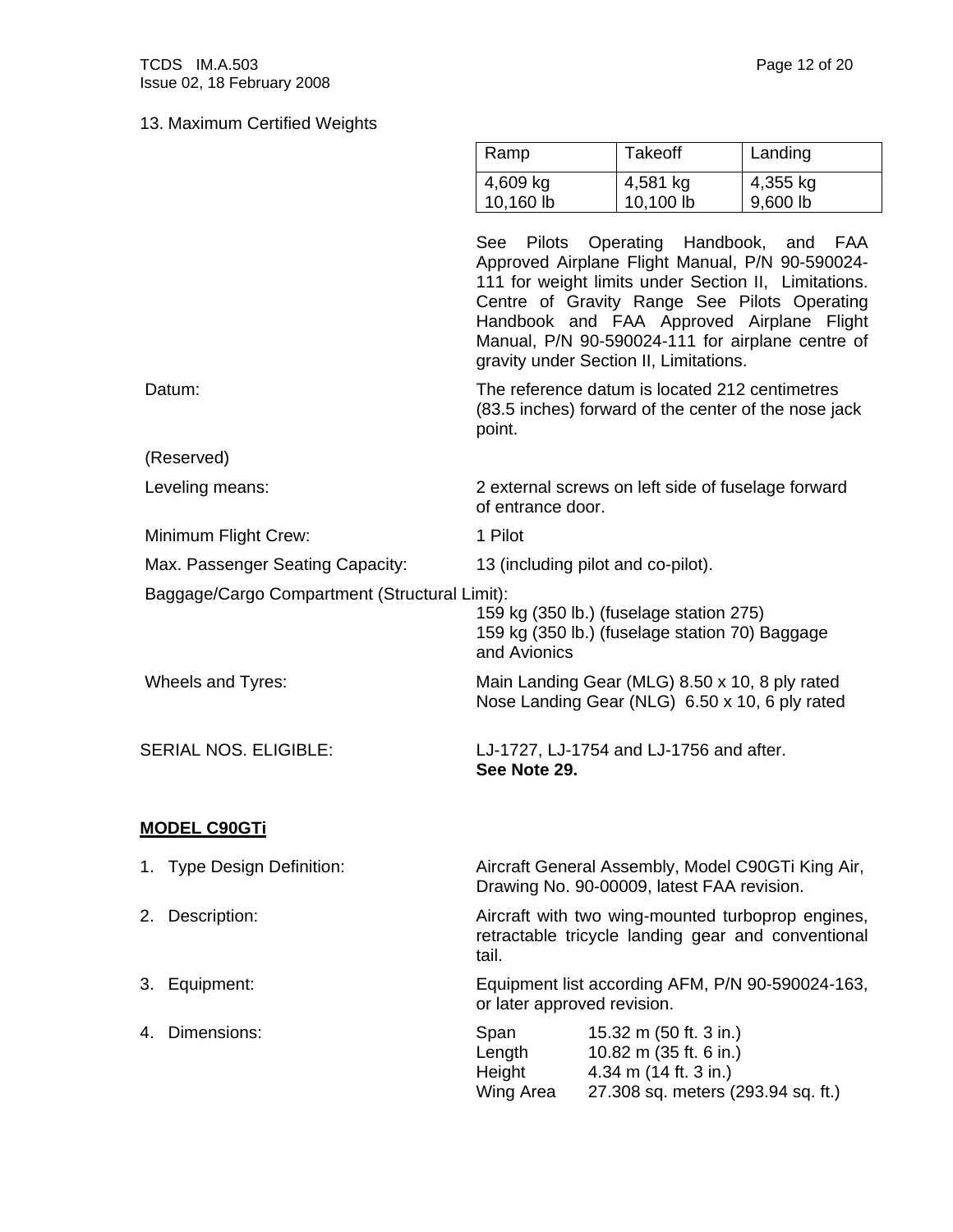5. Engines 2 Pratt & Whitney Aircraft of Canada, Ltd. PT6A- 135A (Turboprop) Per Hawker Beechcraft Corporation Specification BS184061.

Engine Limits:

|                                | Shaft<br>Horsepower<br>S.H.P | N <sub>1</sub> Gas<br>Generator<br>Speed % | Prop<br>Shaft<br>Speed<br>R.P.M. | Max. Permissible Turbine<br>Interstage Temp. (Deg. C) |
|--------------------------------|------------------------------|--------------------------------------------|----------------------------------|-------------------------------------------------------|
| Takeoff (5 minutes)            | 550                          | 101.5                                      | 1900*                            | 805                                                   |
| Max Continuous                 | 550                          | 101.5                                      | 1900*                            | 805                                                   |
| Starting Transient (2 seconds) |                              | 102.6                                      |                                  | 1090                                                  |
| Max Reverse (1 minute)         | 300                          | 88.0                                       | 1825                             | 805                                                   |

\*See Note 11.

At low altitude and low ambient temperature the engines may produce more power at takeoff than that for which the airplane has been certificated. Under these conditions, the placarded torque meter limits shall not be exceeded.

See Pilots Operating Handbook and FAA Approved Airplane Flight Manual, P/N 90-590024-163 for engine operating limits under Section II, Limitations.

6. Propellers Reversing Four Bladed Propeller **(See Note 30)** 2 Hartzell HC-E4N-3N hubs with D8990SK blades per Hawker Beechcraft Specification BS186497. Diameter: 90.00 in. (Nominal) Minimum allowable for repair 89.00 in. (no further reduction permitted) Pitch settings at 30 in. Sta.: Flight idle stop **(See Note 32)**

|                    | (See Note 33)                 |
|--------------------|-------------------------------|
| minimum idle speed | 1100 rpm                      |
| Feather            | $85.8^{\circ} \pm .5^{\circ}$ |
| Reverse            | $-10^{\circ}$ ± .5 $^{\circ}$ |
|                    |                               |

7. (Reserved)

| 8. .<br><b>Fluids</b> |                                                                                                                                                                    |
|-----------------------|--------------------------------------------------------------------------------------------------------------------------------------------------------------------|
| 8.1. Fuel:            | JP-4, JP-5 (MIL-T-5624); JP-8 (MIL-T-83133); Jet<br>A, Jet A-1, and Jet B conforming to P & WC S.B.<br>1244 or ASTM Spec D1655.<br>See Note 5 for emergency fuels. |
| 8.2. Oil:             | P&WC PT6 Engine Service Bulletin No. 1001 lists<br>approved brand oils.                                                                                            |
|                       | <b>Approved Engine Oils:</b><br>7.5 Centistoke Turbine Engine Oils<br>5 Centistoke Turbine Engine Oils                                                             |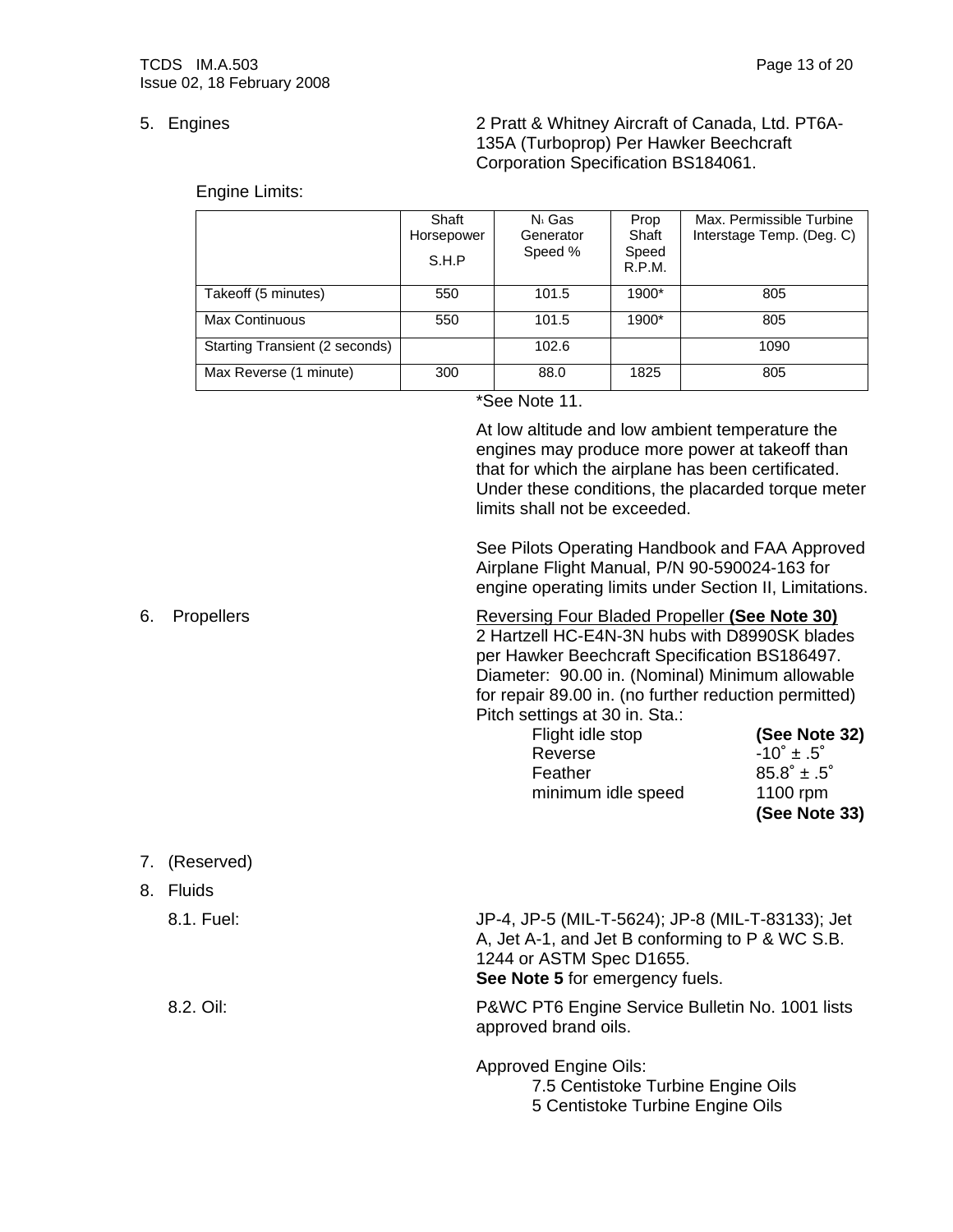8.3. Coolant: N/A

- 9. Fuel Capacities:
	- 9.1. Fuel

|               | U.S CAP. GAL.  | U.S. USABLE GAL. | ARM    |
|---------------|----------------|------------------|--------|
| L & R Nacelle | 61 each        | 61 each          | $+131$ |
|               | (230.9 litres) | (230.9 litres)   |        |
| $L & R$ Wing  | 131 each       | 131 each         | +167   |
|               | (495.9 litres) | (495.9 litres)   |        |

**See Note 1** for data on unusable fuel.

9.2. Oil: 26.5 litres (28 qt.) total (fuselage station 101) (includes 11.4 litres (12 qt.) usable in two integral engine tanks.) **See Note 1** for data on unusable oil.

#### 10. Airplane Limit Speeds (KCAS)

| Maximum operating speed             | 226 knots |
|-------------------------------------|-----------|
| Manoeuvring                         | 169 knots |
| Flaps extended speed (full down)    | 140 knots |
| Maximum landing gear operating      |           |
| speed                               | 182 knots |
| Extension                           | 164 knots |
| Retraction                          |           |
| Maximum landing gear extended speed | 182 knots |

 See Pilots Operating Handbook and FAA Approved Airplane Flight Manual, P/N 90-590024-163 for airplane limit speeds under Section II, Limitations.

- 
- 12. Operational Capacity: VFR Day and Night
- 14. Maximum Certified Weights

11. Maximum Operating Altitude: 9144 m (30,000 ft.) pressure altitude

 IFR Day and Night Icing Conditions, **See Note 26.**

| Ramp                  | <b>Takeoff</b>        | Landing              |
|-----------------------|-----------------------|----------------------|
| 4,609 kg<br>10,160 lb | 4,581 kg<br>10,100 lb | 4,355 kg<br>9,600 lb |

 See Pilots Operating Handbook, and FAA Approved Airplane Flight Manual,

 P/N 90-590024-163 for weight limits under Section II, Limitations. Centre of Gravity Range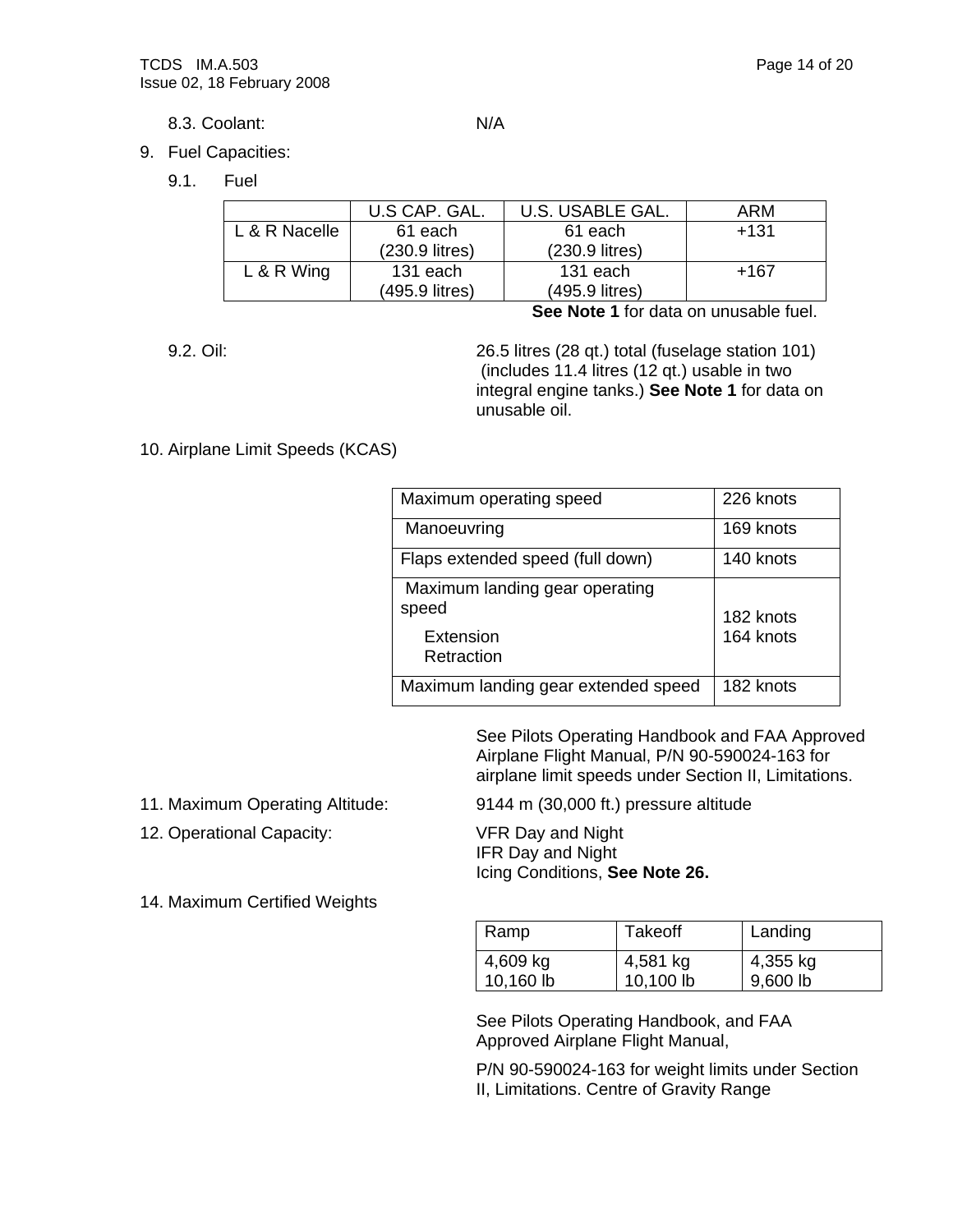|                                               | See Pilots Operating Handbook and FAA Approved<br>Airplane Flight Manual, P/N 90-590024-163 for<br>airplane centre of gravity under Section II,<br>Limitations. |
|-----------------------------------------------|-----------------------------------------------------------------------------------------------------------------------------------------------------------------|
| Datum:                                        | The reference datum is located 212 centimetres<br>(83.5 inches) forward of the center of the nose jack<br>point.                                                |
| (Reserved)                                    |                                                                                                                                                                 |
| Leveling means:                               | 2 external screws on left side of fuselage forward<br>of entrance door.                                                                                         |
| Minimum Flight Crew:                          | 1 Pilot                                                                                                                                                         |
| Max. Passenger Seating Capacity:              | 13 (including pilot and co-pilot).                                                                                                                              |
| Baggage/Cargo Compartment (Structural Limit): | 159 kg (350 lb.) (fuselage station 275)<br>159 kg (350 lb.) (fuselage station 70) Baggage<br>and Avionics                                                       |
| Wheels and Tyres:                             | Main Landing Gear (MLG) 8.50 x 10, 8 ply rated<br>Nose Landing Gear (NLG) 6.50 x 10, 6 ply rated                                                                |
| <b>SERIAL NOS. ELIGIBLE:</b>                  | LJ-1847, LJ-1853 and after.                                                                                                                                     |
| <b>IV. Operation and Service Instructions</b> |                                                                                                                                                                 |
| Airplane Flight Manual (AFM)                  |                                                                                                                                                                 |
|                                               | King Air C90A POH/AFM:                                                                                                                                          |
|                                               | P/N 90-590024-5 S/N LJ-1063 through LJ-1137<br>and LJ-1146                                                                                                      |
|                                               | P/N 90-590024-23 S/N LJ-1138 through LJ-1145,<br>LJ-1147 through LJ-1287, LJ-1289 through LJ-<br>1294, LJ-1296 through LJ-1299.                                 |
|                                               | S/N LJ-1288, LJ-1295, LJ-1302,<br>S/N LJ-1303, LJ-1305 thru LJ-1308, LJ-1311,<br>LJ-1312, LJ-1314 thru LJ-1316, LJ-1318, LJ-1320<br>thru LJ-1352                |
|                                               | P/N 90-590024-43 S/N LJ-1300, LJ-1301, LJ-1304,<br>LJ-1309, LJ-1310, LJ-1313, LJ-1317 and LJ-1319                                                               |
|                                               | P/N 90-590024-61 S/N LJ-1367, LJ-1373, LJ-1377,<br>LJ-1384, LJ-1386, LJ-1389, LJ-1394 and LJ-1397,<br>LJ-1403, LJ-1411, LJ-1425, LJ-1431 and LJ-1435            |
|                                               | P/N 90-590024-69 S/N LJ-1353 through LJ-1726,<br>LJ-1728 through LJ-1753 and LJ-1755, except -61<br>manual serial.                                              |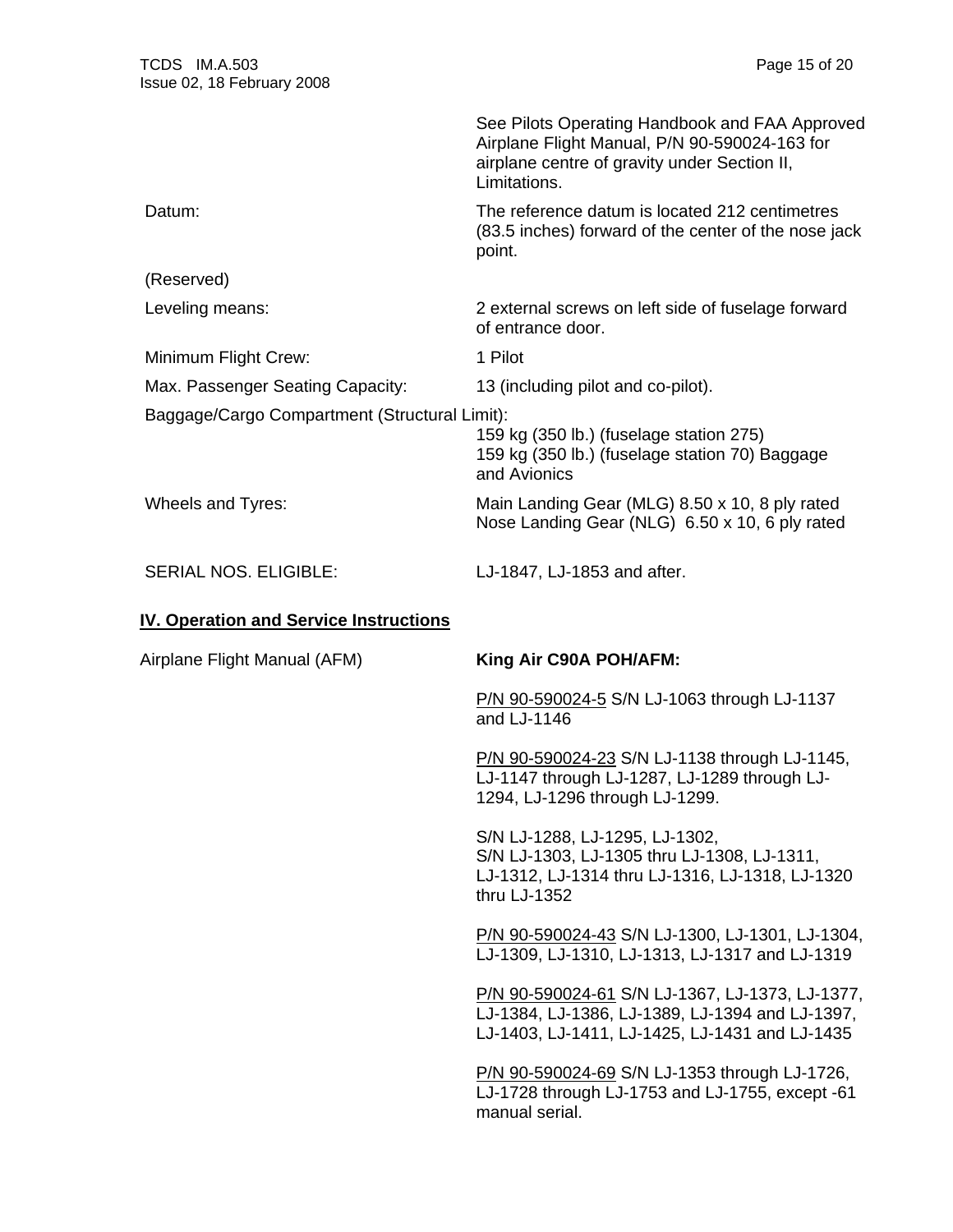**King Air C90GT POH/AFM:**

P/N 90-590024-111, or later approved version.

**King Air C90GTi POH/AFM:** P/N 90-5900024-163, or later approved version.

Airplane Maintenance Manual King Air 90 Series Interactive Maintenance Library, P/N IML-90 (Includes Wiring Diagram Manual, Illustrated Parts Catalogue, Maintenance Manual, Component Maintenance Manual, Structural Repair Manual, Printed Circuit Board Manual

#### **V. Notes**

#### NOTE 1

At the time of original certification, the following must be provided for each aircraft: current weight and balance data; loading information; list of equipment included in the empty weight.

The Certificated Empty Weight must include unusable fuel and unusable (or unusable (undrainable)) oil as shown below:

Fuel 15 lbs. (+162 in.) and oil 21 lbs. (+111 in.) for Models 65 (L-1 and up, LF-1 and up, and LC-1 through LC-229), 65-80, 65-A80, 65-A80-8800, 65-88 (except LP-28), 65-B80 (LD-270 through LD279 unless S.I.0539-281 is incorporated).

Fuel 30 lbs. (+170 in.) and oil 21 lbs. (+111in.) for Models 65 (LC-230 and up), 65-88 (LP-28 only), A65, A65-8200, 70, 65-B80 (LD-280 through LD-467 unless S.I. 0539- 281 is incorporated).

Fuel 96 lbs. (+168 in.) and oil 21 lbs. (+111 in.) for Model 65-B80 (prior to LD-468 that have S.I. 0539-281 incorporated.

Fuel 24 lbs. (+140 in.) and oil 16 lbs. (+101 in.) for Model 65-90. Fuel 24 lbs. (+140 in.) and oil 28 lbs. (+101in.) for Models 65-A90. Fuel 24 lbs. (+140 in.) and oil 32 lbs. (+101 in.) for Models 65-A90-1, 65-A90-2, 65-A90-3, 65-A90-4, and B90.

The Basic Empty Weight must include unusable fuel and engine oil (includes capacity oil and undrainable, where applicable) as shown below:

Fuel 96 lbs. (+168) and oil 81 lbs. (+131) for Model 65-B80 (LD-468 and up). Fuel 24 lbs. (+140) and oil 56 lbs. (+101) for Model C90, C90A, C90GT, H90 (T-44A) and C90GTi. Fuel 40 lbs. (+140) and oil 56 lbs. (+101) for Model E90.

#### NOTE 2

The following placard must be displayed in full view of the pilot:

"This airplane must be operated as a normal category airplane in compliance with the operation limitations stated in the form of placards, markings, and manuals."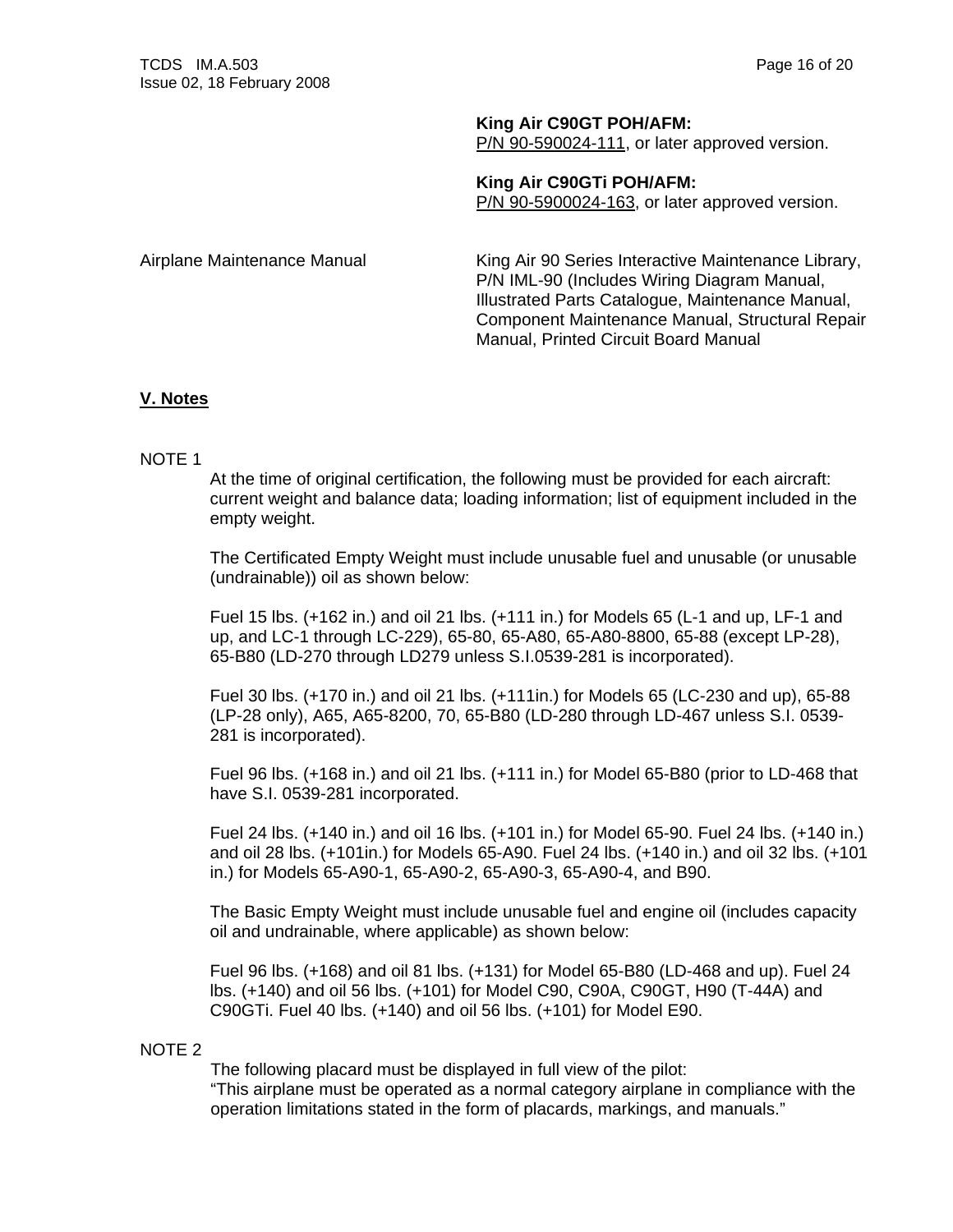#### NOTE 3

Mandatory retirement time for all fuselage structural components of Models 65-88, 65- 90, 65-A90, B90, and C90 (prior to LJ-1011 except LJ-986 and LJ-996) is 20,000 hours time in service. However, the Fuselage Life may be unlimited if the airplane is maintained and inspected at the required intervals in Chapter 5 (or Chapter 4 or Airworthiness Limitations Section, as appropriate) of the Airplane's Maintenance Manual.

For the Model C90 (LJ-986, LJ-996, LJ-1011 and after), the retirement limit is 13,500 hours time in service. However, the Fuselage Life may be unlimited if the airplane is maintained and inspected at the required intervals in Chapter 5 (or Chapter 4 or Airworthiness Limitations Section, as appropriate) of the Airplane's Maintenance Manual.

For the E90 and H90 fuselage pressure vessel structural life limit, refer to the latest revision of the airplane flight manual for mandatory retirement time. For the Model C90A and C90GT, the retirement limit is 13,500 hours time in service. However, the Fuselage Life may be unlimited if the airplane is maintained and inspected at the required intervals in Chapter 5 (or Chapter 4 or Airworthiness Limitations Section, as appropriate) of the Airplane's Maintenance Manual.

- A. Mandatory replacement time for the model 65-90, 65-A90, B90, C90, C90A and E90; serials LJ-1 through LJ-1084, LJ-1085, LJ-1087, LW-1 through LW-347, for all wing attach bolts and nuts, is 15 yrs or 15,000 hours, whichever occurs first; subsequent replacement times are the same as initial intervals as noted.
- B. Mandatory replacement time for Model C90A and C90GT; serials LJ-1086, LJ-1088 and after for upper forward and upper and lower aft wing attach bolt and nut is 15 years or 15,000 hours whichever occurs first; for lower forward wing attach bolts and nuts is 5 years or anytime the bolt is removed regardless of time in service; subsequent replacement times are the same as initial intervals as noted.
- C. Mandatory replacement time for Model C90GTi, serials LJ-1847 and LJ-1853 and after for upper forward and upper and lower aft wing attach bolt and nut is 15 years or 15,000 hours whichever occurs first; for lower forward wing attach bolts and nuts is 5 years or anytime the bolt is removed regardless of time in service; subsequent replacement times are the same as initial intervals as noted.

#### NOTE 4

Left intentionally blank.

#### NOTE 5

Emergency use of MIL-G-5572: Grades 80/87, 91/98, 100/130, and 115/145 are permitted on Models 65-90, 65-A90, 65-A90-1,65-A90-2, 65-A90-3, 65-A90-4, B90, C90, C90A, C90GT, E90, H90 (T-44A) and C90GTi for a total time period not to exceed 150 hours during any overhaul period. It is not necessary to purge the unused fuel from the system when switching fuel types.

#### NOTE 6

Left intentionally blank.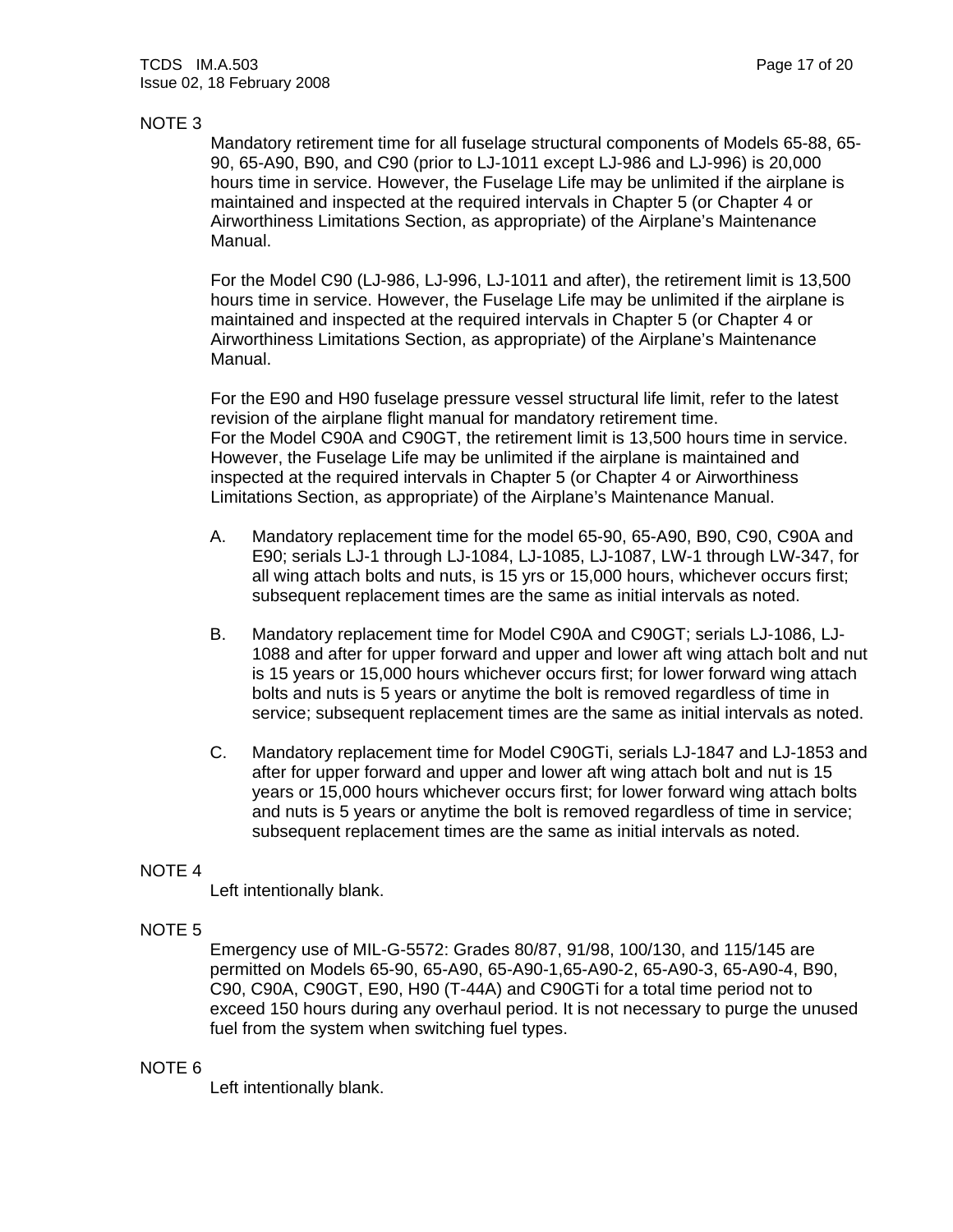TCDS IM.A.503 Page 18 of 20 Issue 02, 18 February 2008

#### NOTE 7

Left intentionally blank.

#### NOTE 8

Left intentionally blank.

#### NOTE 9

Left intentionally blank.

#### NOTE 10

Flight idle at 2000 propeller rpm shall be an indicated 600  $\pm$  60 ft. -Ib. torque corrected for sea level standard day. Secondary flight idle stop when installed shall be  $210 \pm 40$ propeller rpm higher than flight idle stop with a gas generator speed of 70%.

#### NOTE 11

Left intentionally blank.

#### NOTE 12

Left intentionally blank.

#### NOTE 13

Left intentionally blank.

#### NOTE 14

Left intentionally blank.

#### NOTE 15

Left intentionally blank.

#### NOTE 16

Left intentionally blank.

#### NOTE 17

Left intentionally blank.

#### NOTE 18

Left intentionally blank.

#### NOTE 19

Left intentionally blank.

#### NOTE 20

Left intentionally blank.

#### NOTE 21

Model C90 aircraft, LJ-670 and LJ-584 through LJ-667 except LJ-585, LJ-590, LJ-592, LJ-593, LJ-601, LJ-604, LJ-612, LJ-619, LJ-620, LJ-622, and LJ-652 are equipped with PT6A-20A engines. Model C90 Aircraft LJ-668, LJ-669, LJ-671 and after are equipped with PT6A-21 engines. Model C90 aircraft with PT6A-20A engines are eligible for installation of PT6A-21 engines when modified per Beech Kit Drawing No. 90-9066.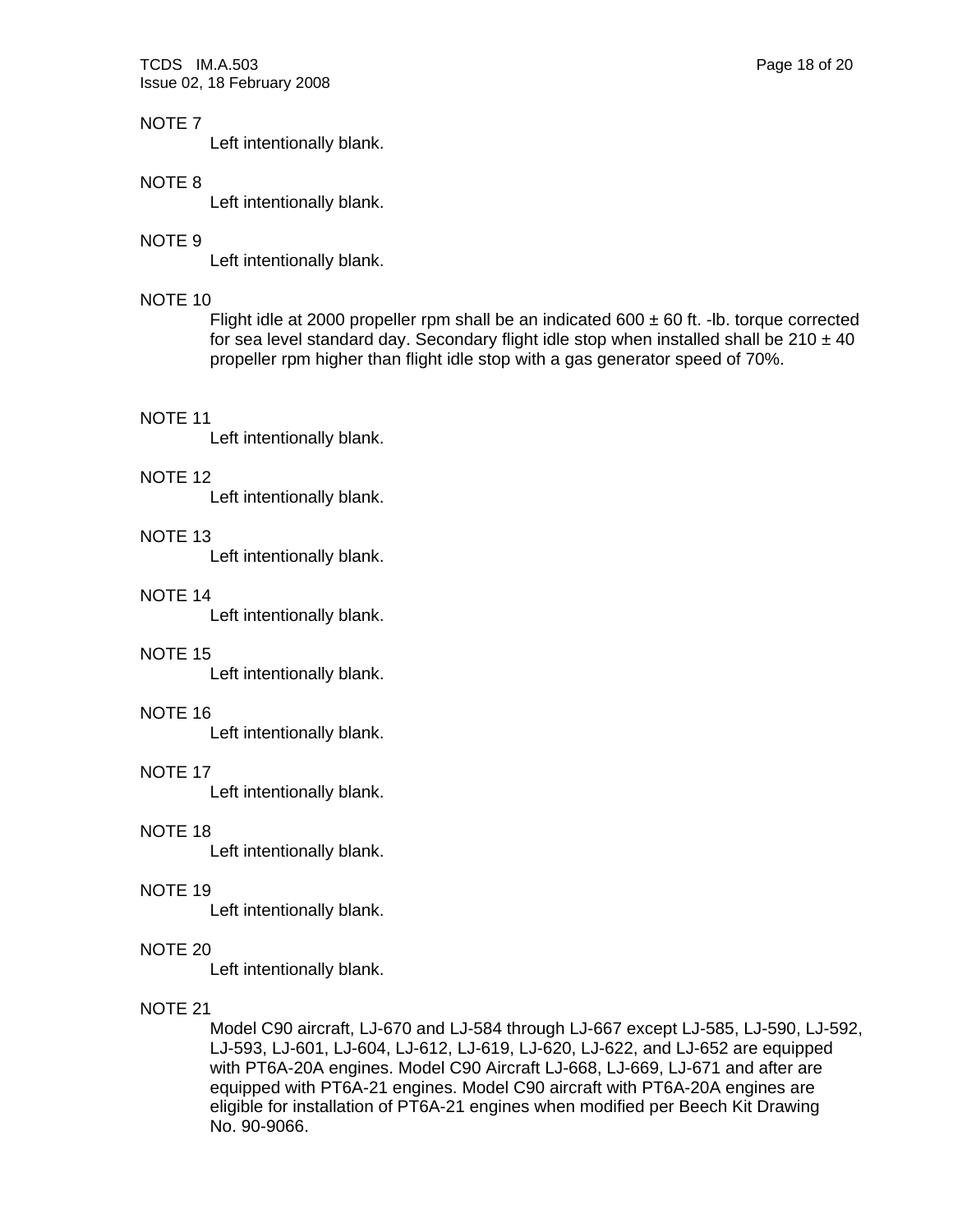TCDS IM.A.503 Page 19 of 20 Issue 02, 18 February 2008

#### NOTE 22

Left intentionally blank.

#### NOTE 23

Left intentionally blank.

#### NOTE 24

Left intentionally blank.

#### NOTE 25

Left intentionally blank.

#### NOTE 26

Models 65-90, 65-A90, B90, C90, C90A, C90GT, E90 and C90GTi are eligible for flight into known icing conditions when the required equipment is installed and operational.

#### NOTE 27

Flight idle propeller low pitch stop is set so that at 2000 rpm the engine torque is 608  $\pm$ 40 ft. lb. torque corrected to sea level standard day conditions. Ground idle low pitch stop is set so that at 58% to 60% N1, prop rpm is not less than 1100 rpm.

#### NOTE 28

Model C90A Airplanes which incorporate MOD Drawing MOD005147-1 are limited to a maximum ramp weight of 10,059 lbs., a maximum takeoff weight of 9,999 lbs., and a maximum landing weight of 9,600 lbs. MOD Drawing MOD005147-1 requires an AFM and POH supplement PN 90-590024-81 and an operating weight limitation placard, MOD005147-3. Eligible Serial Numbers are LJ-1469 through LJ-1726, LJ-1728 through LJ-1753,and LJ-1755.

#### NOTE 29

Company name change effective April 15, 1996. The following serial numbers are manufactured under the name of Raytheon Aircraft Company: C90A and G90GT: LJ-1437 through LJ-1826.

#### NOTE 30

By model, any combination of reversing hub and blade part numbers listed is acceptable. It is permissible to mix blade part numbers on the same hub.

#### NOTE 31

The maximum propeller shaft overspeed limit for the Model C90GT and C90GTi is 110 percent (2090rpm). 100 percent propeller shaft speed is defined as 1900 rpm and is the normal steady state operating limit. Gas generator speeds up to 102.6 percent are permissible for 2 seconds and to 101.5 percent for unlimited periods subject to applicable temperature and other limits. 100 percent gas generator speed is defined as 37,500 rpm.

#### NOTE 32

Flight idle propeller low pitch stop is set so that at 1800 rpm the engine torque is 545 - 0/+40 ft. lb. torque corrected to sea level standard day conditions.